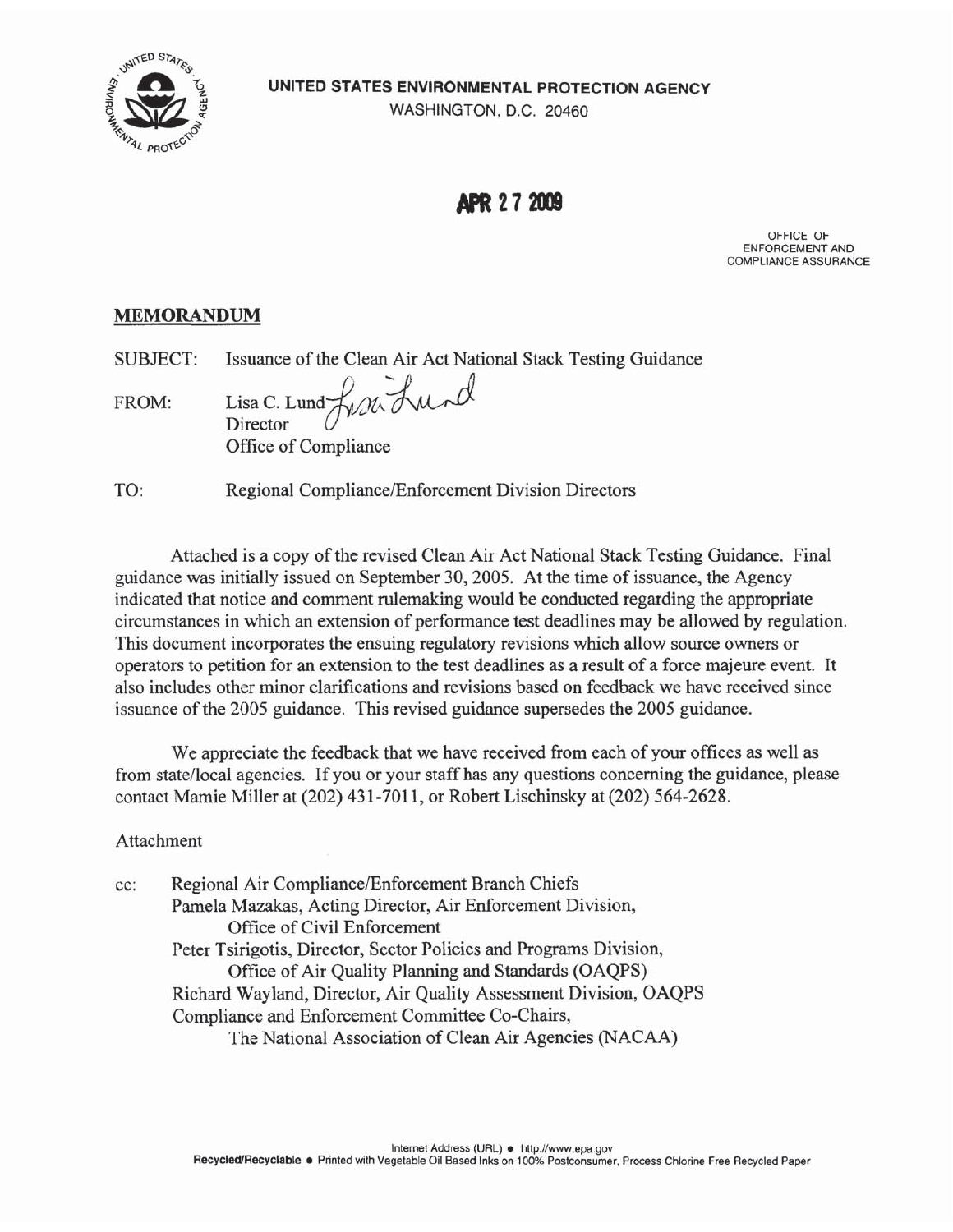## **CLEAN AIR ACT NATIONAL STACK TESTING GUIDANCE**  April 27, 2009

Any questions concerning this guidance may be directed to either Mamie Miller at (202) 564-2300 or Rob Lischinsky at (202) 564-2628.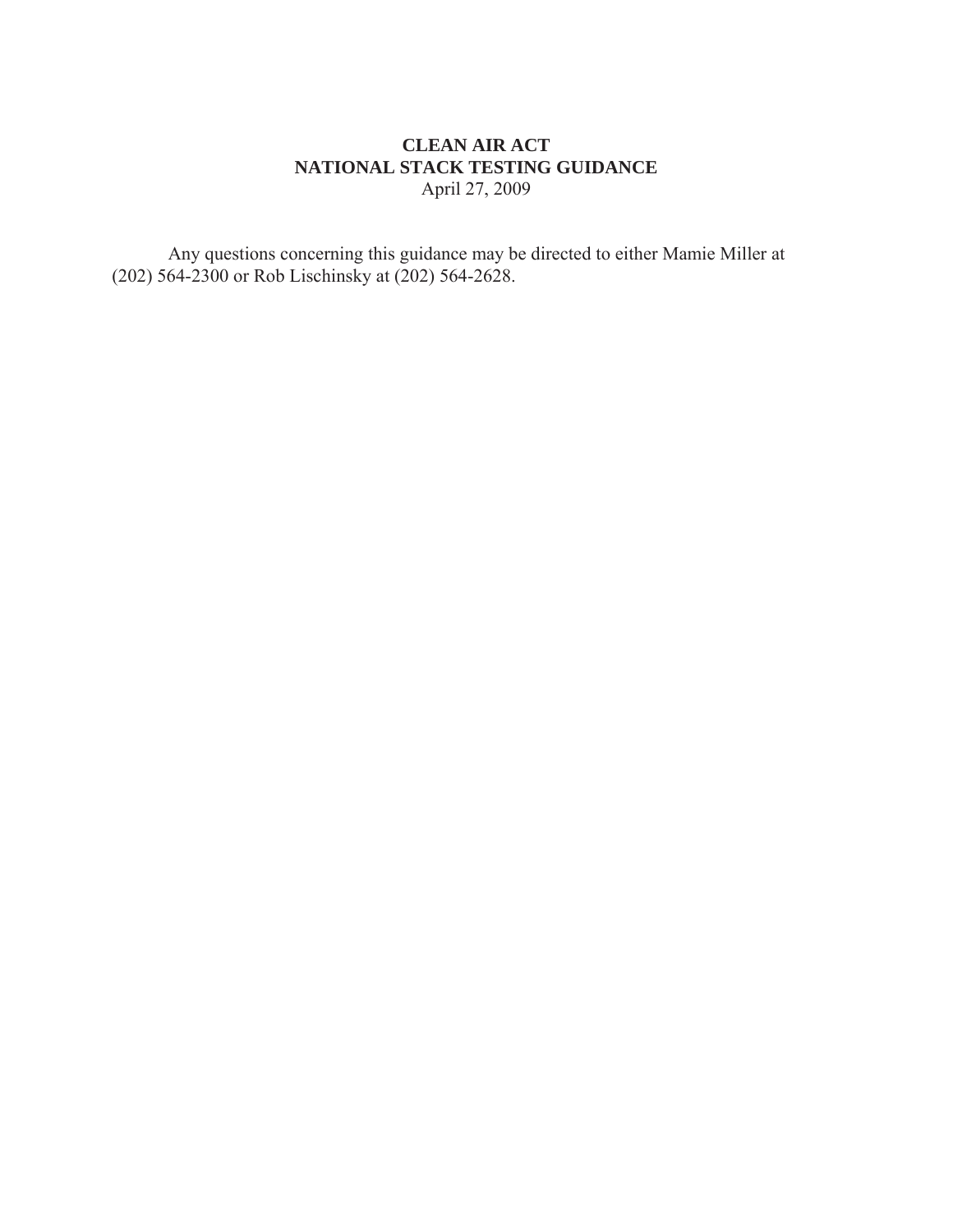# **CLEAN AIR ACT NATIONAL STACK TESTING GUIDANCE**

#### **I INTRODUCTION**

• A stack test, also referred to in EPA regulations as a performance or source test, measures the amount of a specific regulated pollutant, pollutants, or surrogates being emitted; demonstrates the capture efficiency of a capture system; or determines the destruction or removal efficiency of a control device used to reduce emissions at facilities subject to the requirements of the Clean Air Act (CAA or Act). Stack testing is an important tool used to determine a facility's compliance with emission limits, or capture or control efficiencies established pursuant to the CAA. This tool has not always been consistently applied or utilized across the country by the U.S. Environmental Protection Agency (EPA or Agency), or delegated state/local agencies. This guidance is intended to address stack tests performed to determine both initial and on-going compliance with the CAA requirements.

• A review by the EPA Office of the Inspector General (IG) ("*Report of EPA's Oversight of Stack Testing Programs,*" 2000-P-00019, September 11, 2000) criticized EPA for not issuing comprehensive national guidance in this area, and not providing sufficient oversight of state/local stack testing programs. The IG concluded that this lack of guidance and oversight had an adverse effect on the use of stack testing as a tool in determining compliance. As a result of the findings, the IG recommended that EPA develop national guidance that addresses issues such as:

- recommended testing frequencies;
- discrepancies in test procedures; and
- inconsistent reporting of test results.

• In addition to national guidance, the IG recommended that EPA enhance its oversight program.

• In response to the IG report, the Office of Enforcement and Compliance Assurance (OECA) made a commitment to address the concerns raised in the report and provide clarification, as necessary, on the issues identified. The Office of Compliance (OC) was given the responsibility for satisfying this commitment.

• The concerns associated with testing frequencies, and the reporting of test results were addressed in the *CAA Stationary Source Compliance Monitoring Strategy* (CMS) issued by the Agency in April 2001. *The Timely And Appropriate Enforcement Response To High Priority Violations Policy* (HPV Policy) issued by the Agency in December 1998 provides supplementary guidance by specifying how violations identified through stack testing should be addressed. Each of these documents is summarized below for the reader's convenience; however, for a more thorough understanding of these policies, we suggest that the reader review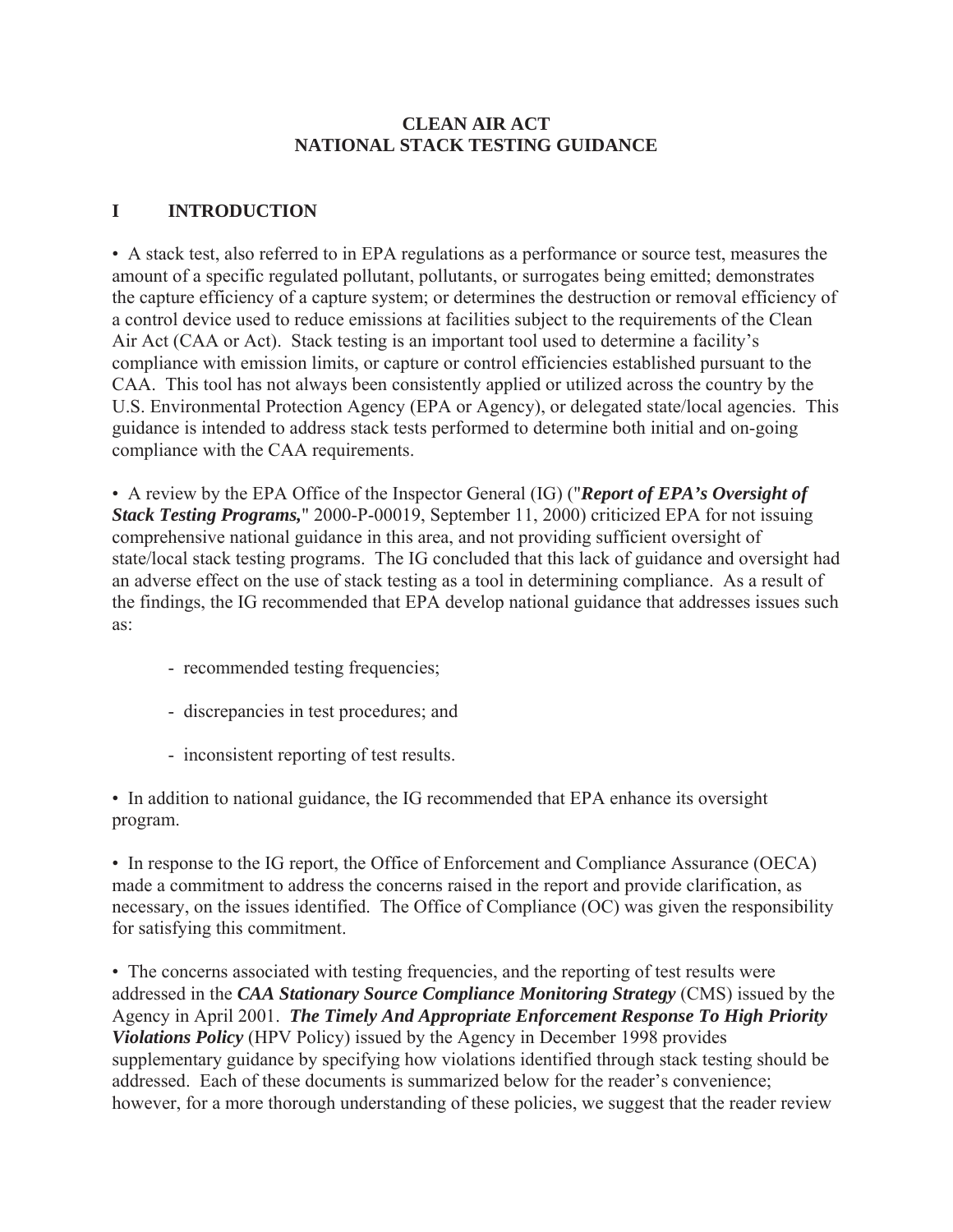the documents in their entirety.

- An electronic version of CMS can be obtained at: www.epa.gov/compliance/resources/policies/monitoring/cmspolicy.pdf.

- The HPV Policy can be obtained at: www.epa.gov/compliance/resources/policies/civil/caa/stationary/issue-ta-rpt.pdf.

- The website for the associated HPV Workbook is: www.epa.gov/compliance/resources/policies/civil/caa/stationary/hpvmanualrevised.pdf.

• This stack testing guidance was developed to address the remaining issues raised by the IG, specifically those associated with the conduct of stack tests. A Workgroup with representatives from OECA, the Office of Air Quality Planning and Standards (OAQPS), and the EPA Regions was formed to develop the guidance. In formulating this guidance, the Workgroup reviewed all relevant Agency guidance and applicability determinations; evaluated all identified state regulations and guidance on stack testing; and solicited state/local input in various forums.

• The discussion in this document is intended solely as guidance. This guidance is not a regulation, nor is it intended to change any underlying regulatory requirements specified in individual New Source Performance Standards (NSPS), National Emission Standards for Hazardous Air Pollutants (NESHAP), NESHAP for Source Categories (MACT), state or local regulations. This guidance merely documents and clarifies existing regulatory requirements and Agency guidance on stack testing.

• It is not our practice to distribute guidance such as this for formal public notice and comment as it does not supersede or alter existing regulatory requirements, nor impose any new legally binding requirements on EPA, state/local agencies, or the regulated community. The general description provided in this document may not apply to a particular situation based on the circumstances. Furthermore, interested parties remain free to raise questions or objections about the substance and application of the guidance as they arise in a particular situation. EPA retains the discretion to adopt approaches on a case-by-case basis that differ from those described in this guidance where appropriate. This document may be revised periodically without public notice.

• On February 2, 2004, EPA issued the stack testing guidance as interim to provide an opportunity to evaluate its usage and monitor any potential problems with its implementation. During the interim period, EPA received feedback from individual state/local agencies, state/local air associations, and industry associations and representatives.

• On September 30, 2005, after reviewing all comments received on the interim guidance and addressing such comments as appropriate, EPA issued final guidance. The final guidance superceded the February 2, 2004 interim guidance. At the time of issuance of the final guidance, EPA noted that the Agency would conduct notice and comment rulemaking regarding the appropriate circumstances in which an extension of performance test deadlines may be allowed by regulation.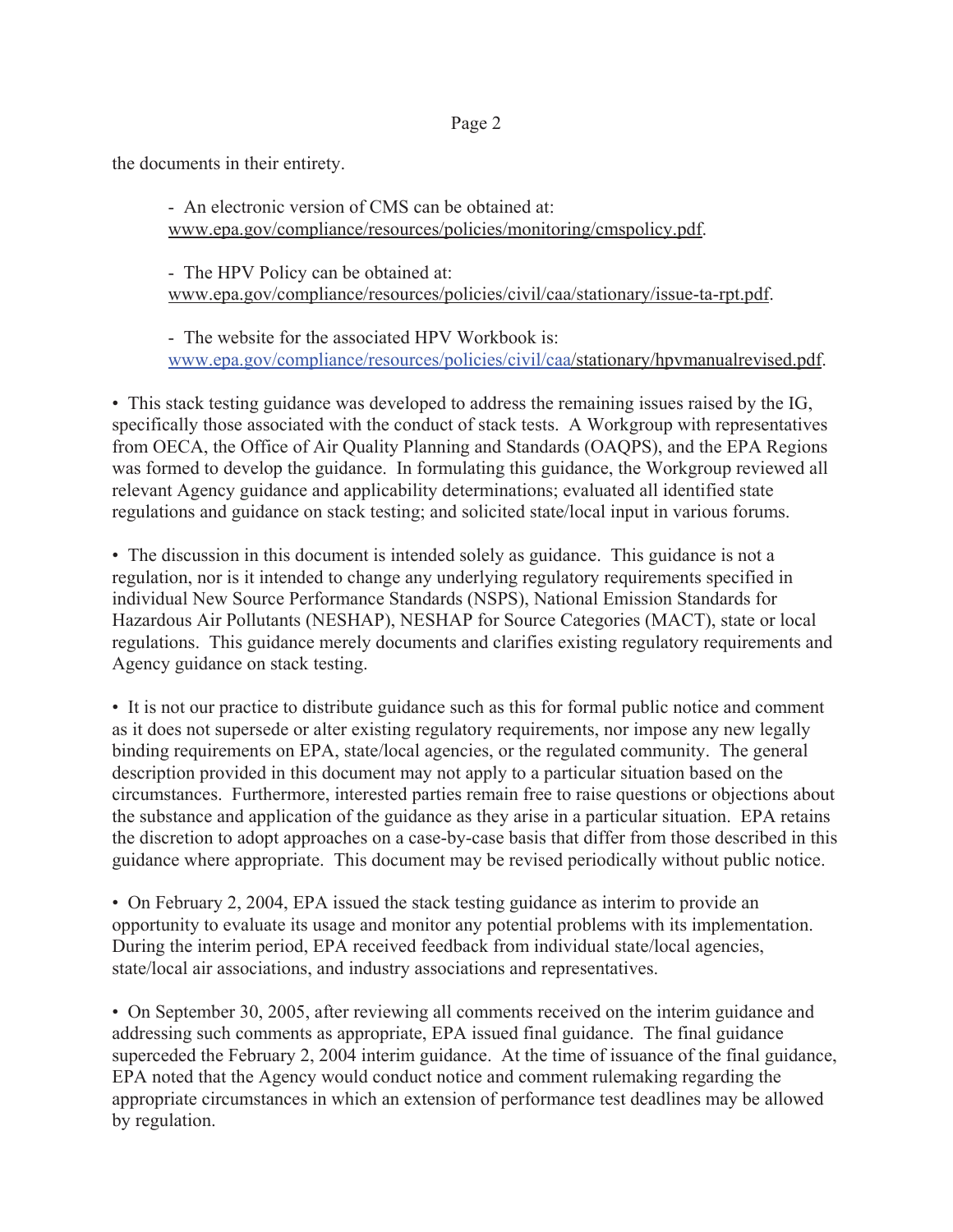• On August 9, 2006, EPA published in the Federal Register (FR) proposed amendments to the General Provisions for the NSPS, NESHAP, and MACT programs to allow source owners or operators, in the event of a force majeure, to petition the Administrator for an extension of the deadline(s) by which they are required to conduct an initial or subsequent performance test required by applicable regulations.

• The proposed revisions to the NSPS, NESHAP, and MACT General Provisions became effective on May 16, 2007. The revisions were extended to the Consolidated Federal Air Rule (CFAR) (40 CFR Part 65) on August 27, 2007.

• This guidance dated April 27, 2009, supersedes the September 30, 2005, guidance. It incorporates the amendments to the General Provisions and the CFAR which allow source owners or operators to petition for an extension to the test deadlines as a result of a force majeure event. It also includes other minor clarifications and revisions based on feedback EPA has received since issuance of the guidance in 2005.

# **II GOALS OF THE NATIONAL STACK TESTING GUIDANCE**

• Expand upon CMS and the HPV Policy to fully address the concerns raised by the IG on this issue.

• Improve uniformity on how stack tests are conducted for determining and demonstrating compliance with the NSPS (40 CFR Part 60), NESHAP (40 CFR Part 61), and MACT (40 CFR Part 63).

• Improve coordination between EPA and state/local agencies.

• Enhance EPA oversight of state/local programs to ensure that the tool of stack testing is being sufficiently and properly utilized.

# **III DEFINITION OF STACK TESTING**

• Stack testing may be conducted for varying purposes, such as relative accuracy test audits (RATAs), linearity checks, and routine calibration of continuous emission monitoring (CEM) equipment. However, for purposes of this guidance, stack testing is being more narrowly defined as:

- Any performance testing conducted for the purposes of determining and demonstrating compliance with the applicable standards of 40 CFR Parts 60, 61, and 63 using promulgated test methods, other test methods or procedures cited in the applicable subpart(s), or alternative test methods approved by the Administrator under  $\S\S 60.8$ , 61.13, or 63.7. It does not include visible emission observation testing.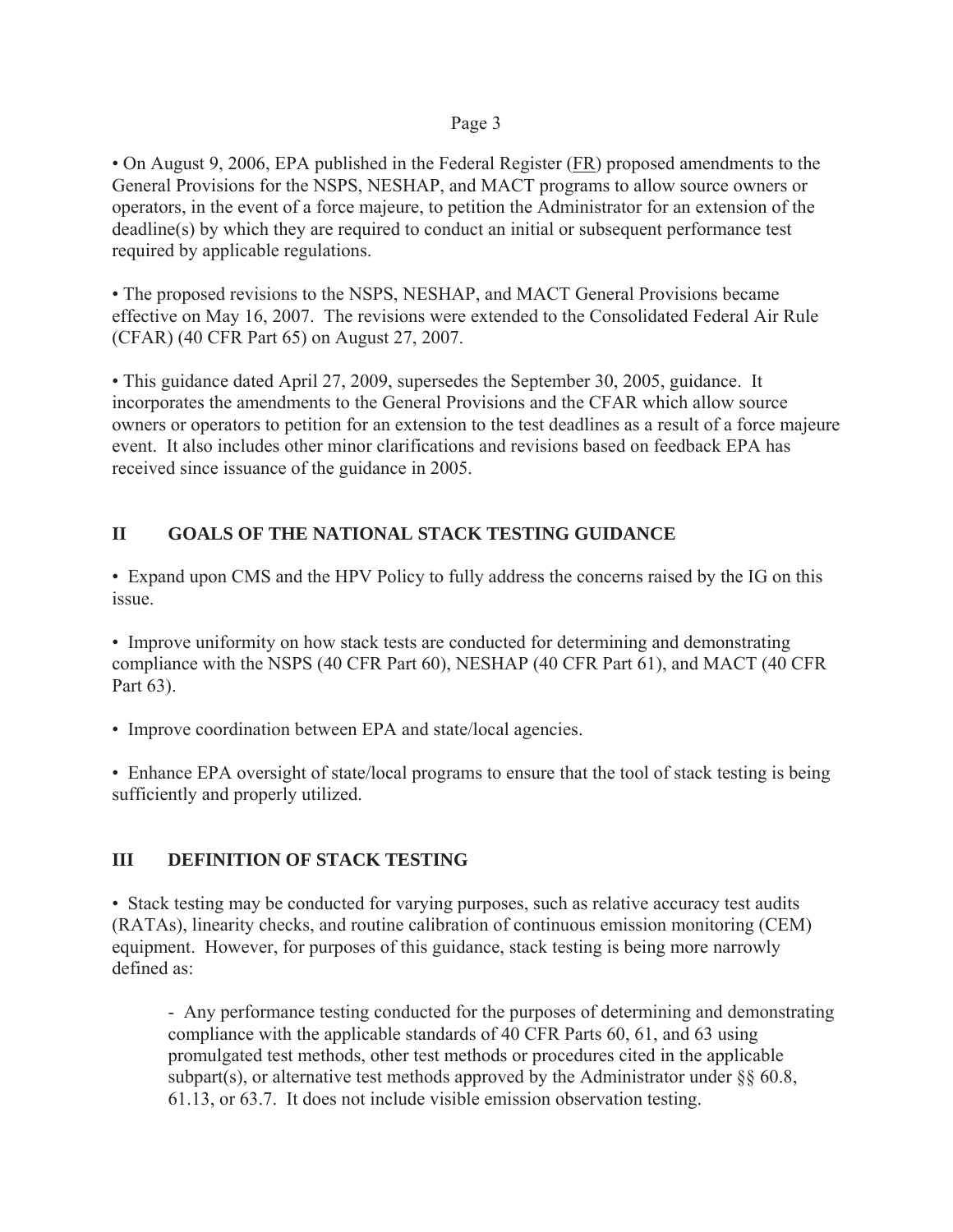## **IV SCOPE OF GUIDANCE**

 • The guidance applies to tests conducted for the purposes of determining and demonstrating compliance with NSPS, NESHAP, and MACT programs. The guidance does not apply to tests in situations such as the following:

- tests requested by EPA to assist the Agency in the development of regulations or emissions factors;

- tests to establish monitoring protocols for parametric monitoring under the Compliance Assurance Monitoring requirements of 40 CFR Part 64;

- tests to develop and evaluate alternative test methods;

- tests voluntarily conducted by facilities for their own purposes to optimize operations and improve energy efficiency;

- tests conducted only to determine and demonstrate compliance with state Implementation Plan (SIP) requirements. (Tests conducted to simultaneously determine and demonstrate compliance with NSPS, NESHAP, and MACT programs are included within the scope of the guidance.)

• The data from tests conducted in situations such as those listed above may be subject to Title V reporting requirements and need to be considered by the source when submitting reports and certifying compliance pursuant to the Title V program.

#### **V CAA STATIONARY SOURCE COMPLIANCE MONITORING STRATEGY**

• The CMS provides guidance on stationary source air compliance monitoring programs with a focus on Title V major sources and synthetic minor sources that emit or have the potential to emit at or above 80 percent of the Title V major threshold. It addresses the IG issues of when a stack test should be conducted and what information should be reported nationally. It recognizes that consistent, complete and accurate stack test information is critical in managing a national air program. Hence, the CMS recommends:

- States/locals should conduct a stack test where there is no other means for determining compliance with the emission limits. In determining whether a stack test is necessary, states/locals should consider factors such as: size of emission unit; time elapsed since last stack test; results of that test and margin of compliance; condition of control equipment; and availability and results of associated monitoring data.

- States/locals should conduct a stack test whenever they deem appropriate regardless of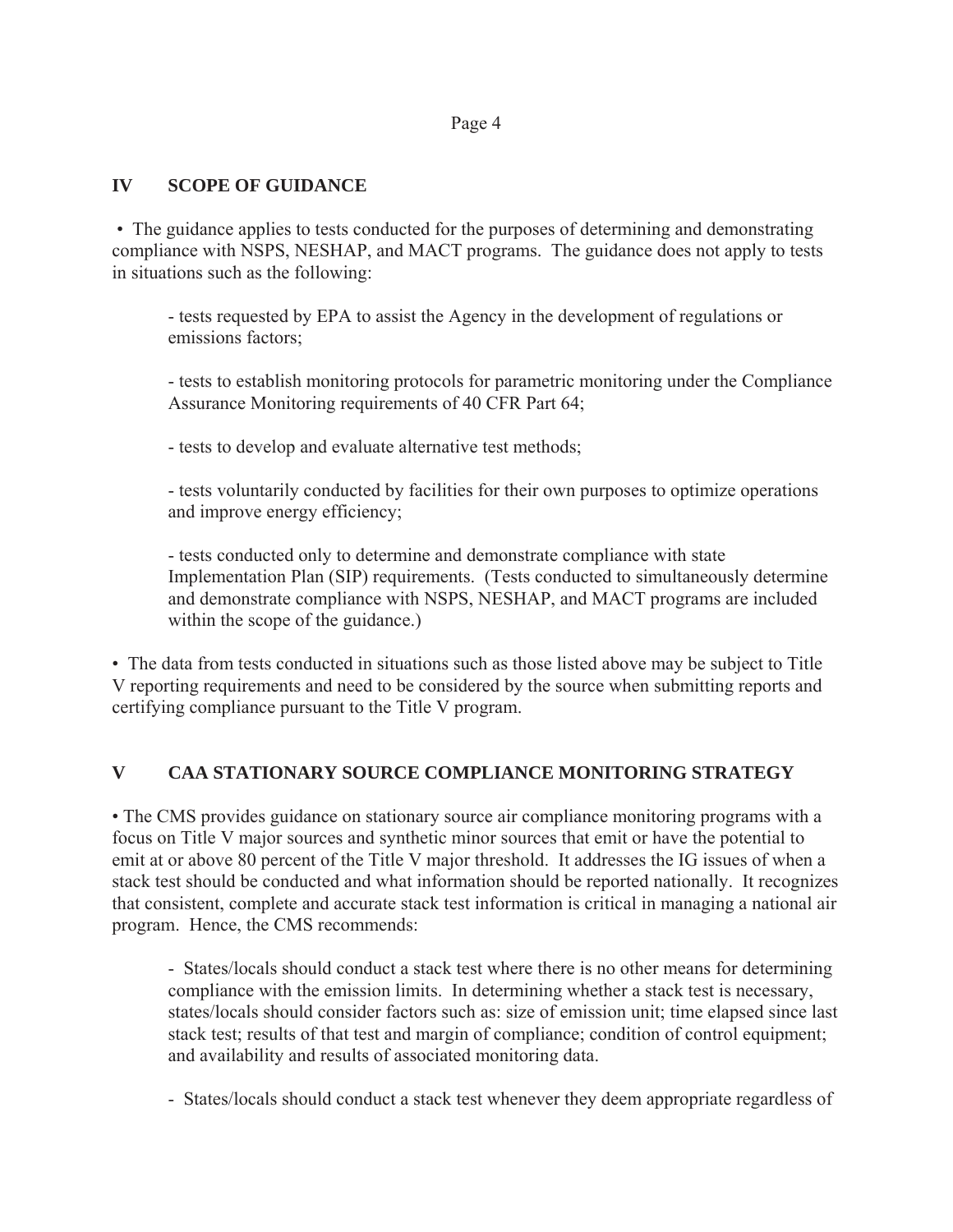whether there are other means for determining compliance.

- The date and results (Pass/Fail/Pending) of all stack tests should be entered in the national air data system (AIRS/AFS, or its successor), and the High Priority Violations (HPV) status adjusted as appropriate.

# **VI HIGH PRIORITY VIOLATIONS POLICY**

• The HPV Policy provides guidance on how to define significant violations under the CAA at major stationary sources, and the timely and appropriate enforcement response when such violations are identified. It addresses the IG concern with consistent treatment of stack test failures.

• Facilities are to be in compliance with applicable requirements at all times except during periods of startup, shutdown or malfunction, or under circumstances as defined in the underlying NSPS, NESHAP, or MACT standards or General Provisions to 40 CFR Parts 60 and 63.**<sup>1</sup>** All stack test failures should be reviewed by the delegated agency to determine whether a violation has occurred, and if so, the appropriate enforcement response. The enforcement response should be consistent with the HPV Policy which states:

"The following criteria trigger HPV status**. . .** Violations that involve testing, monitoring, recordkeeping or reporting that substantially interfere with enforcement or determining the source's compliance with applicable emission limits**. . .** A violation of an allowable emission limit detected during a reference method stack test." See HPV Policy, pp. 3-4. See also HPV Workbook, p. 3.5.

• Violations of emission limits for pollutants for which a facility is not designated as a "major " source may not rise to the level of HPV. The guidance addresses such circumstances by stating:

"EPA expects that all violations of air pollution regulations, whether meeting the HPV criteria or not, will be addressed by states, local agencies, or EPA." See HPV Policy, p. 2.

• The HPV Policy does not apply in situations where the delegated agency accepts a facility's claim that it was unable to conduct an initial performance test within the regulatory deadline due to a Force Majeure Event. A more detailed discussion of such an event is described below in the Section, "The Time Frame for Conducting Stack Tests."

<sup>&</sup>lt;sup>1</sup> The Agency has issued separate guidance for SIPs on how to address excess emissions during start-up, shutdown or malfunctions.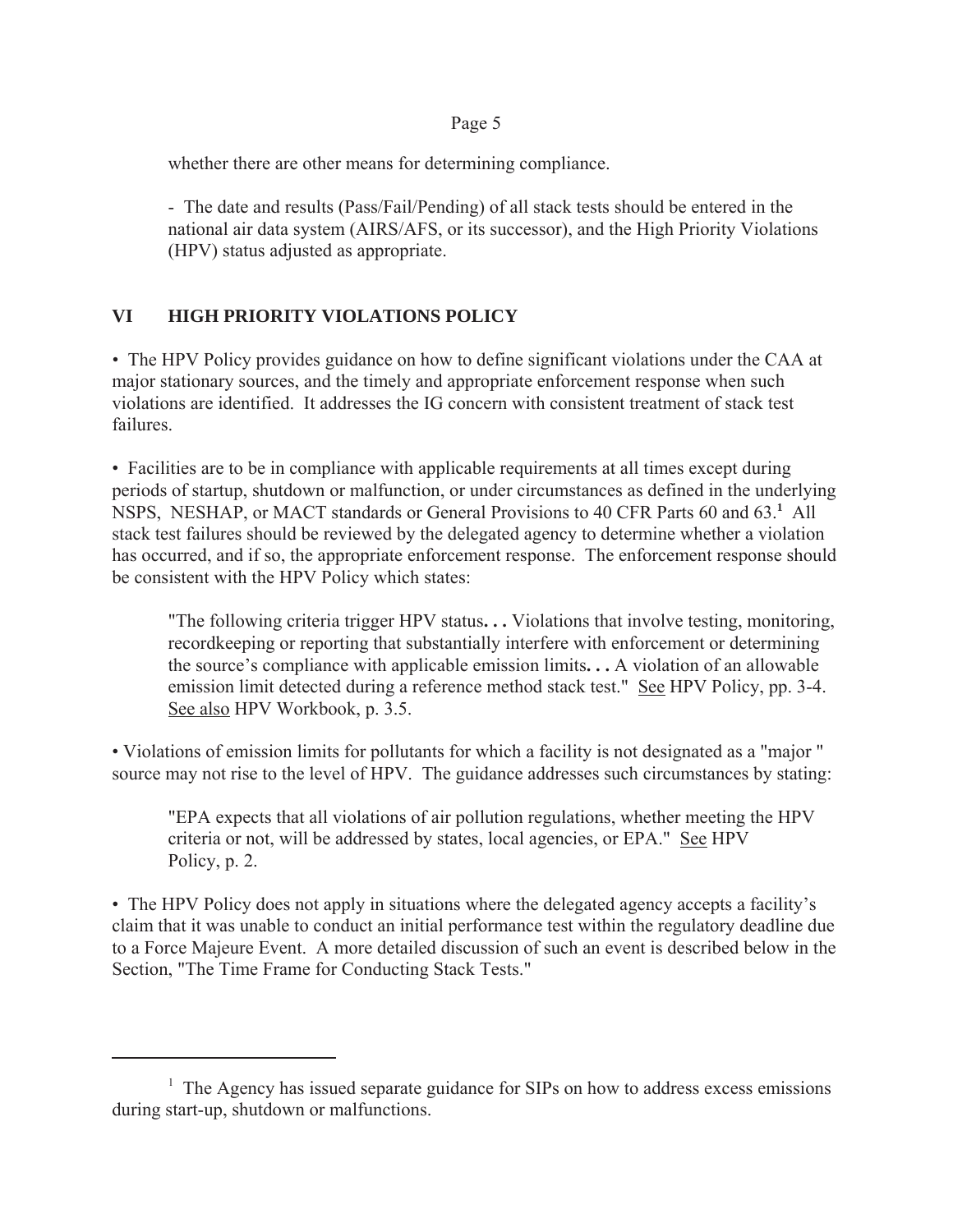## **VII MAJOR ISSUES**

• The guidance addresses the following major issues:

- 1. The Time Frame for Conducting Stack Tests
- 2. Stack Test Waivers
- 3. Stack Test Notifications
- 4. Observation of Stack Tests
- 5. Representative Testing Conditions
- 6. Stoppages
- 7. Postponements
- 8. Test Reports

# **1. THE TIME FRAME FOR CONDUCTING STACK TESTS**

• The primary issue is whether facilities can be granted an extension beyond the required time period to complete an initial stack test under the general provisions of the NSPS, NESHAP, and MACT programs. Individual standards may establish different time periods for testing, and some may be shorter than the general provisions. For example, in 40 CFR § 63.152(b), the Notice of Compliance Status must be submitted by sources subject to NSPS Subpart G within 150 calendar days after the specified compliance dates. In addition, individual standards may allow facilities to petition for an extension of an initial (or subsequent) stack test. See, e.g., 40 CFR

§§ 63.1207(e)(3), 63.1207(i) (NSPS Subpart EEE).

• The time frame for conducting initial stack tests is established in 40 CFR  $\S$  60.8 for NSPS; and 40 CFR §§ 61.13 and 63.7 for NESHAP and MACT. Both the NSPS and MACT regulations regarding performance tests include provisions under which owners or operators of facilities shall notify appropriate authorities in the event that the scheduled test must be delayed, and further discuss rescheduling of the test. 40 CFR §§ 60.8(d), 63.7(b)(2). The MACT provision regarding rescheduling of performance tests further states: "This notification of delay in conducting the performance test shall not relieve the owner or operator of legal responsibility for compliance with any applicable provisions of this part or with any other applicable Federal, state, or local requirement, nor will it prevent the Administrator from implementing or enforcing this part or taking any other action under the Act." While these programs include provisions regarding notification of a test delay and rescheduling of the test, there are no regulatory provisions providing for extension of the testing deadlines in these programs, except in the event of a force majeure. 40 CFR §§ 60.8(a)(1-4), 61.13(a)(3-6), 63.7(a)(4).

• A force majeure is defined by the applicable regulations as an event that will be or has been caused by circumstances beyond the control of the affected facility, its contractors, or any entity controlled by the affected facility that prevents the owner or operator from complying with the regulatory requirement to conduct performance tests within the specified time frame despite the affected facility's best efforts to fulfill the obligation. Examples of such events are acts of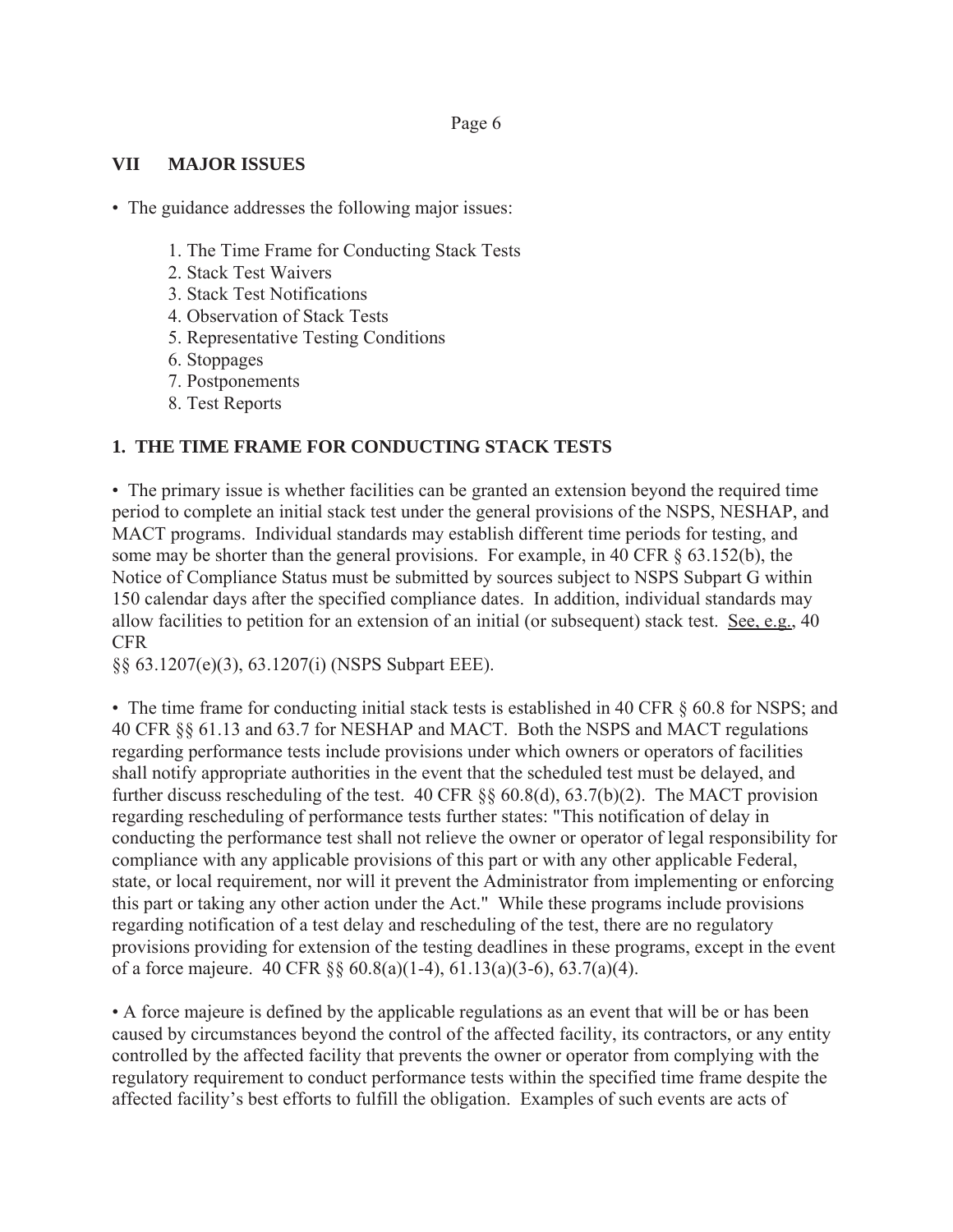nature, acts of war or terrorism, or equipment failure or safety hazard beyond the control of the affected facility. 40 CFR §§ 60.2, 61.02, 63.2.

• If a claim of force majeure is to be asserted, the facility shall provide written notification to the Administrator in accordance with the applicable regulations. The performance test shall be conducted as soon as practicable after the force majeure occurs. Whether to grant an extension to the performance test deadline is solely within the discretion of the Administrator. Until an extension has been approved by the Administrator, the facility remains strictly subject to the performance test requirements of the applicable regulations. 40 CFR §§ 60.8(a)(1-4), 61.13(a)(3-6), 63.7(a)(4).

• Because the applicable regulations governing initial stack tests do not provide for extensions of the performance test deadline except in the event of a force majeure, a facility that has not completed a stack test within the requisite time frame or has not received approval of an extension due to force majeure would not be in compliance with the regulatory provisions to stack test and demonstrate compliance with the underlying standard within the required time period.

• Except for the circumstance whereby a claim of force majeure has been asserted, the delegated agency is constrained by the fact that the General Provisions do not provide for an extension of the initial performance test deadline. However, the agency may provide, in the exercise of its enforcement discretion, additional time beyond the regulatory deadline within which the facility must perform the test.**<sup>2</sup>** This ensures that a stack test is conducted as expeditiously as possible in order for the facility to demonstrate that it is capable of complying with the underlying regulatory requirements. In providing for additional time, the delegated agency should review the circumstances that led to the test not being conducted by the regulatory deadline, including any explanation by the facility, before deciding the appropriate course of action for not testing by the deadline. The following are examples of how the delegated agency, using its enforcement discretion, may respond to facilities that do not meet performance test deadlines.

(1) A facility contacts the delegated agency before the test deadline has passed and requests additional time to conduct an initial stack test because it is unable to reach its maximum production rate within the start-up period. Insisting that the facility conduct the test within the required time frame may not be appropriate because the information obtained during the test would not be meaningful in determining compliance with the underlying emissions requirements. Therefore, it may be appropriate for the facility to postpone the test. Such postponement under these circumstances would result in the facility not being in compliance with the regulatory provision to conduct a stack test by the regulatory deadline. Additional time may be added through an enforcement discretion letter or an

<sup>&</sup>lt;sup>2</sup> Some EPA-approved SIPs may allow states authority to grant extensions of the deadline to conduct a stack test without the issuance of an enforcement order. Extensions of deadlines may be granted in such states where allowed by the EPA-approved SIP.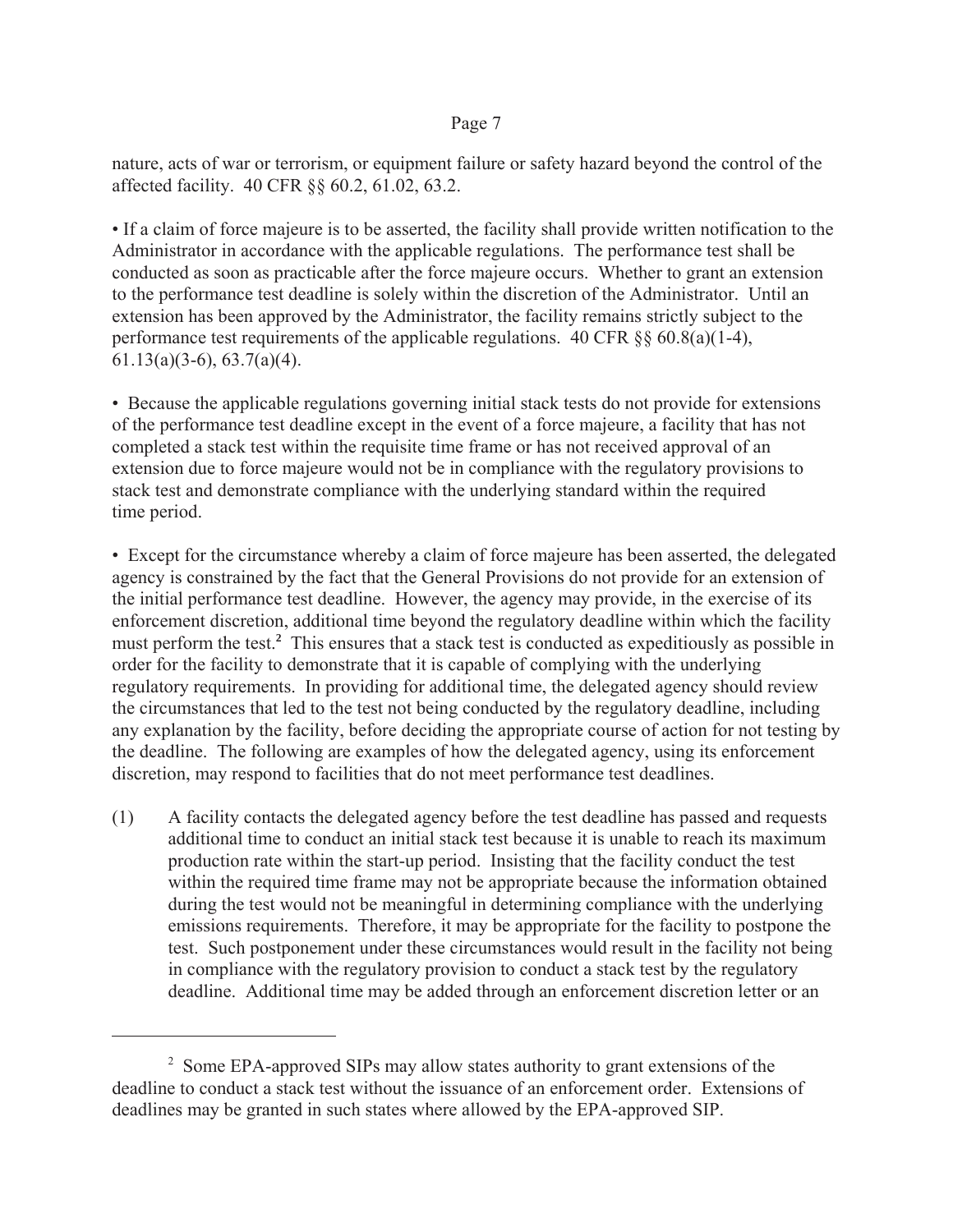administrative order. Such a delay beyond the deadline should not be automatically considered a violation of the underlying emissions requirement. The delegated agency should take into consideration the facility's unique circumstances when choosing an appropriate response, and whether penalties should be assessed consistent with the HPV Policy and the *CAA Civil Penalty Policy* (Penalty Policy). The Penalty Policy can be obtained at:

## http://www.epa.gov/compliance/resources/policies/civil/caa/stationary/penpol.pdf

- (2) A facility requests, either before or after the test deadline, additional time to conduct an initial stack test because it realizes that it is not meeting or cannot meet the underlying regulatory requirements and would fail the test. Additional time may be granted through an administrative order. However, the failure to test is a violation of the requirement to test within the required time frame, and the facility also is in violation of the underlying regulatory requirements. Penalties should be assessed consistent with the HPV Policy and the Penalty Policy.
- (3) A facility fails to test within the regulatory deadline, and either fails to notify the agency, or notifies the agency after the regulatory deadline has passed. The full range of enforcement actions should be considered when deciding how to address the failure to test within the required time frame, and to establish a date certain for testing. Penalties should be assessed consistent with the HPV Policy and the Penalty Policy.

• The facility need not wait for the agency response before rescheduling the test provided it is in compliance with the notification and rescheduling provisions of 40 CFR §§ 60.8(d) and 63.7(b)(2) as appropriate. In those instances where the stack test is ultimately conducted before the agency formally responds to the facility's noncompliance with the initial test deadline, the agency response should acknowledge the test, but document the facility's non-compliance with the regulatory provision.

# **2. STACK TEST WAIVERS**

• Stack tests to determine and demonstrate initial compliance may be, in some instances, the only test an emission unit will receive for an extended period of time. Therefore, all units should be tested for initial compliance unless a waiver has been granted by the delegated agency pursuant to 40 CFR  $\S$  60.8(b)(4), 61.13(h)(1)(iii), or 63.7(h). Waivers are granted only if the owner or operator of a source has demonstrated by other means that the source is in compliance with the applicable standard, or, under the MACT provisions, if the source is operating under an extension of compliance pursuant to  $\S$  63.6(i), or has requested such an extension and the request is under consideration by the delegated agency. The waiver regulations make clear that the burden of proof is on the affected facility to justify the need for a waiver. Although the NSPS and NESHAP programs do not specify what information is required as justification, the MACT program in 40 CFR § 63.7(h)(3)(iii) states that the waiver application should include information such as the "technical or economic infeasibility, or the impracticality, of the affected source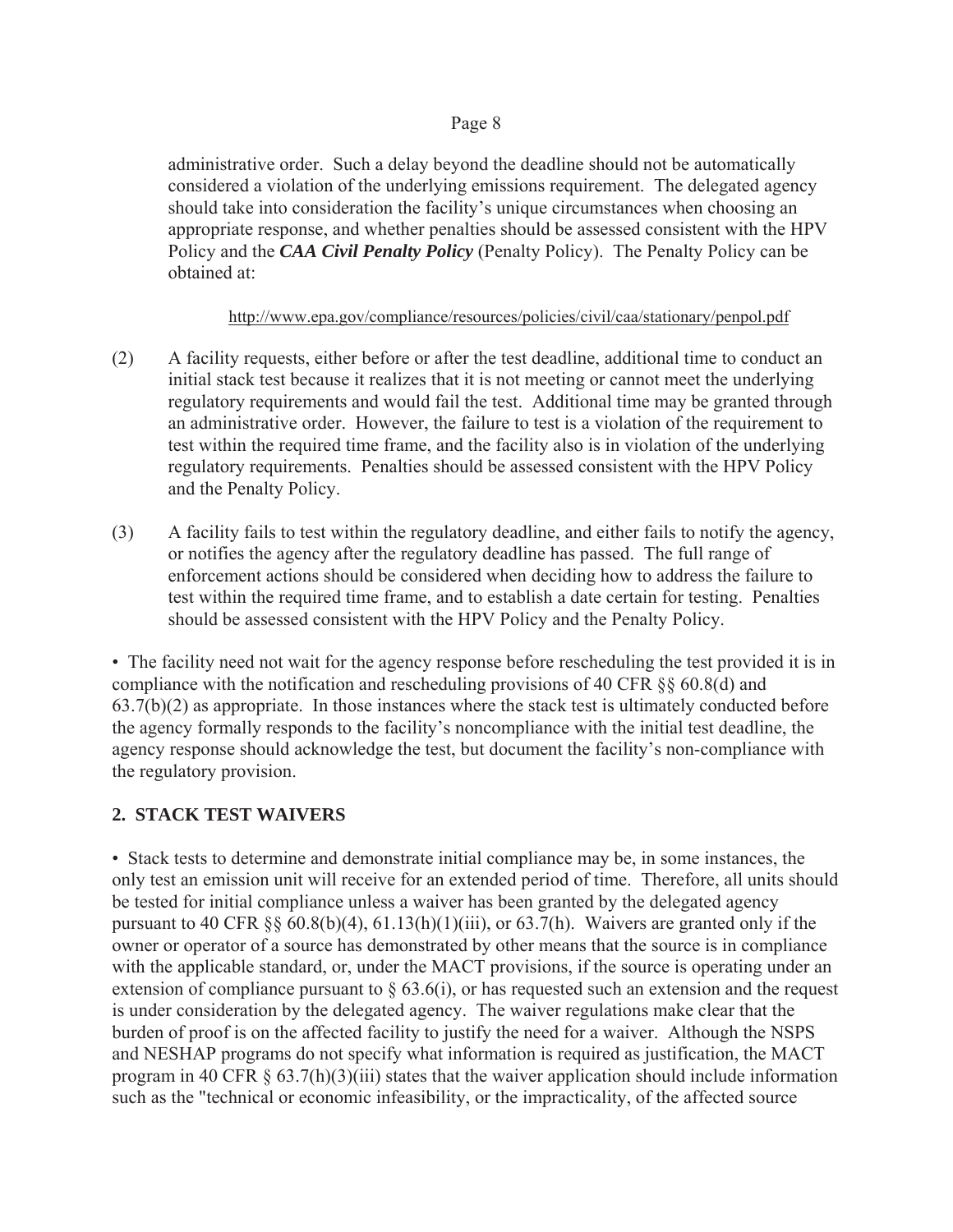performing the required test."

• The primary issue of concern with respect to waiver requests is whether stack tests to determine and demonstrate on-going compliance with emission limits should be waived under the NSPS, NESHAP and MACT programs for units identical to a unit(s) that has been tested.

• Units, although identical in terms of design and control devices, may have process operations that significantly alter their performance and ability to comply with the underlying regulatory requirements on a continuing basis. Therefore, if the identical units have the ability to emit a pollutant in excess of the prescribed emission limit, a stack test should not be waived without adequate justification. However, a waiver may be appropriate on a case-by-case basis when criteria such as the following are met:

(1) the units are located at the same facility;

(2) the units are produced by the same manufacturer, have the same model number or other manufacturer's designation in common, and have the same rated capacity and operating specifications;

(3) the units are operated and maintained in a similar manner; and

(4) the delegated agency, based on documentation submitted by the facility,

(a) determines that the margin of compliance for the identical units tested is significant and can be maintained on an on-going basis; or

(b) determines based on a review of sufficient emissions data that, though the margin of compliance is not substantial, other factors allow for the determination that the variability of emissions for identical tested units is low enough for confidence that the untested unit will be in compliance.**<sup>3</sup>** These factors may include, but are not limited to, the following:

(i) historical records at the tested unit showing consistent/invariant load;

(ii) fuel characteristics yielding low variability (e.g., oil) and therefore assurance that emissions will be constant and

 $3$  As a general matter, the greater the quantity of available emissions data, the smaller the range of uncertainty about emissions and the more readily reviewing agencies can determine precise levels of emissions variability. Under such circumstances, delegated agencies may have greater assurance that compliance will be continuous even where the difference between actual and permitted emission rates is relatively small.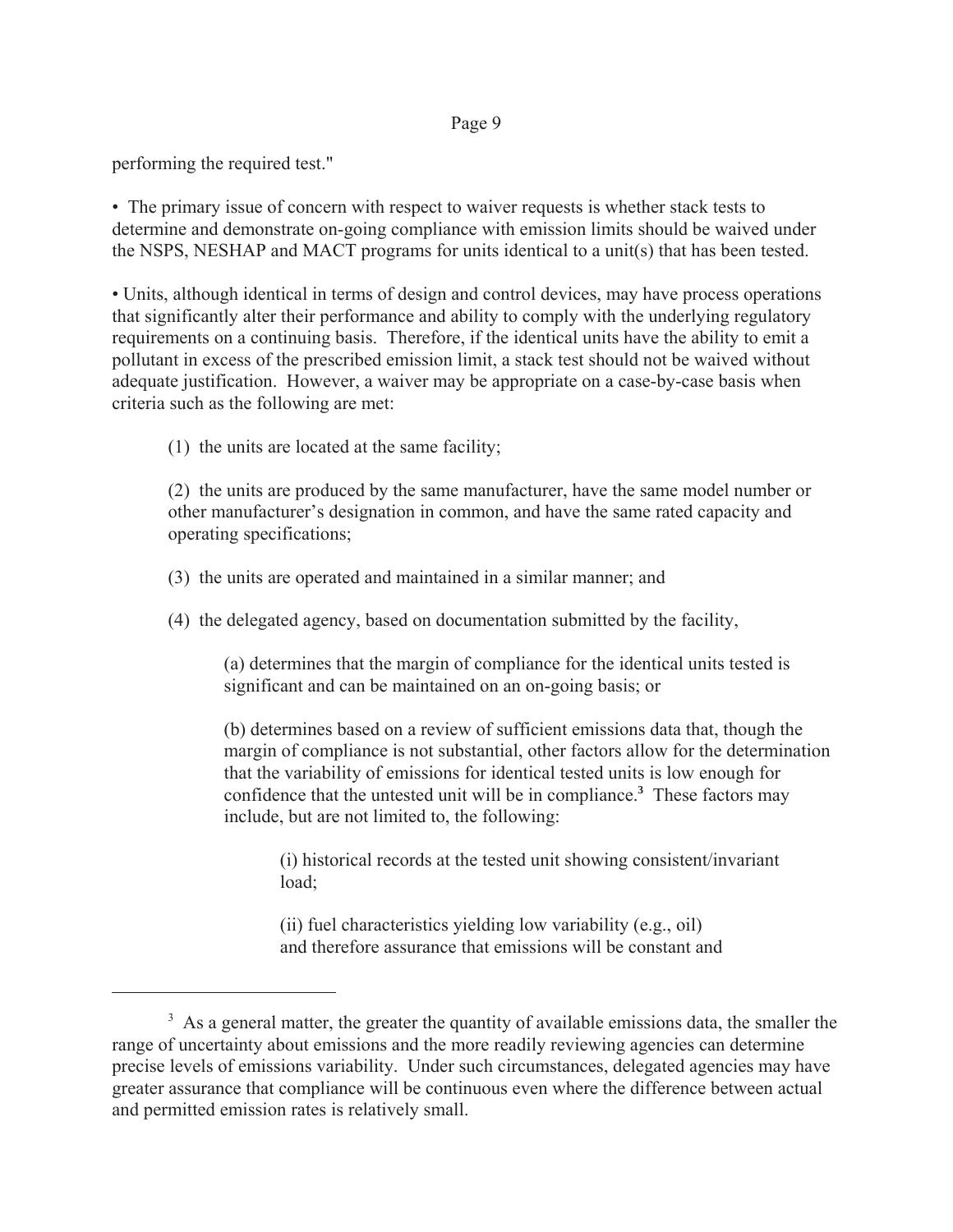below allowable levels;

(iii) statistical analysis of a robust emissions data set demonstrate sufficiently low variability to convey assurance that the margin of compliance, though small, is reliable.

• If a facility does not have the ability to emit a pollutant in excess of the prescribed emission limit, waivers on a case-by-case basis may be issued for both initial and on-going compliance stack tests. For example, a stack test waiver for identical units at a facility operating multiple natural gas-fired boilers subject to a particulate matter standard generally would be appropriate.

• Waivers can be granted only by the appropriate delegated agency. See 40 CFR  $\S$  63.91(g). See also, "*How to Review and Issue Clean Air Act Applicability Determinations and Alternative Monitoring,*" EPA 305-B-99-004, Section 4.2, pp.19-22 (February 1999). If the delegated state/local agency has the authority to grant a waiver, it still should consult promptly with EPA to promote national consistency.

# **3. STACK TEST NOTIFICATIONS**

• The primary issue is what constitutes sufficient notification of a planned stack test under the regulatory requirements. Sufficiency is defined to include both the timing of the notification, as well as the content of the notification.

• Unless specified otherwise in the subpart, both the NSPS and NESHAP programs require at least thirty (30) calendar days advance notice of a stack test [40 CFR § 60.8(d) and 40 CFR § 61.13(a) and ©], while the MACT program requires at least sixty (60) calendar days [40 CFR  $§ 63.7(b)(1)]$ . The test date(s) and approximate start/end time of the test should be acceptable to both the delegated agency and the facility to allow the delegated agency an opportunity to observe the test, if desired. If for some reason the stack test must be delayed, facilities also are required to provide notification of the delay. The time frame for such notifications differs under each program. Under 40 CFR § 60.8(d), the facility is required to provide notification "as soon as possible of any delay in the original test date, either by providing at least 7 days prior notice of the rescheduled date of the performance test, or by arranging a rescheduled date with the Administrator (or delegated state or local agency) by mutual agreement." Under 40 CFR § 63.7(b)(2), if the facility must delay the test due to "unforeseeable circumstances beyond [its] control ", the facility must notify the "Administrator as soon as practicable and without delay prior to the scheduled performance test date and specify the date when the performance test is rescheduled." 40 CFR § 61.13 does not address this issue.

• Generally, facilities are required to notify EPA and the delegated agency of the delay. In some instances, however, facilities are only required to notify the delegated agency of the delay. Notification to EPA in addition to the delegated agency is dependent on individual Regional delegations of these requirements. Written notification should be sent to the appropriate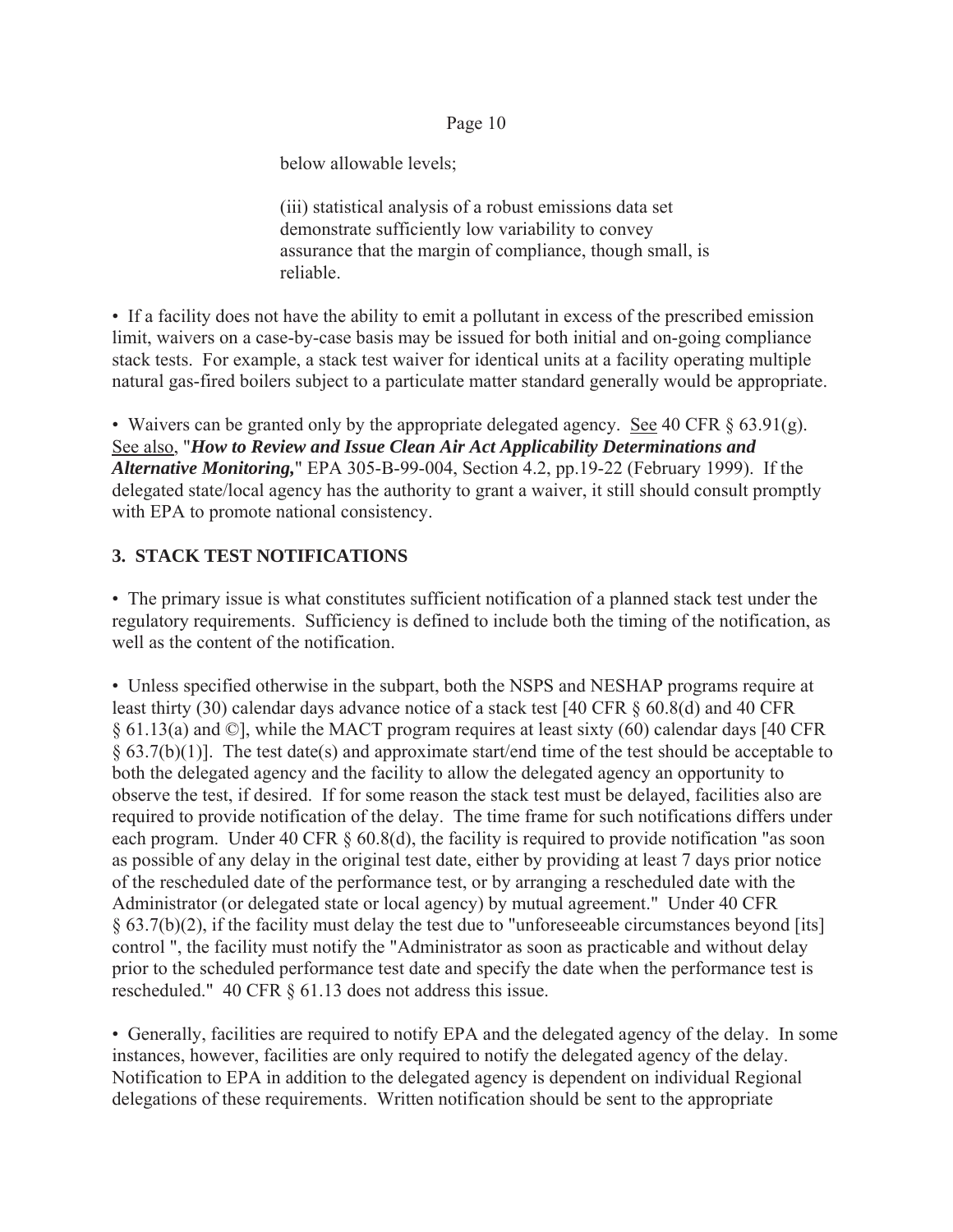state/local agency and, if required, concurrently to EPA. The rescheduled test date should be acceptable to both the delegated agency and the facility. This affords the delegated agency an opportunity to observe the test, if desired. If timely notification is not provided, the test results may be deemed unacceptable, and the source may be required to test again.

• For stack tests that are being conducted pursuant to requirements in an operating permit or an enforcement order, the time frame for notification may differ and will be governed by the permit or order.

• Notification is not necessary if the stack test is not within the scope of this guidance as discussed in the Section, "Scope of Guidance." However, facilities should notify EPA and the delegated agency if there is a potential for applicable limits to be exceeded. Furthermore, as noted previously, the data from stack tests may be subject to Title V reporting requirements and need to be considered by the source when submitting reports and certifying compliance pursuant to the Title V program.

• 40 CFR Parts 60 and 61 do not require facilities to submit site-specific test plans prior to conducting a stack test. 40 CFR  $\S$  63.7(b)(1) requires submission of such plans "upon request." See also 40 CFR  $\S 63.7(c)(2)(i)$  (owner or operator shall submit site-specific test plan if requested by the Administrator). However, many delegated agencies routinely request that the plans be submitted at the time of notification for review and approval. The submission of a plan prior to the stack test helps to ensure that the testing requirements are interpreted correctly and required test methods are followed; minimizes potential problems encountered during the test; and reduces the possibility of testing errors. Ultimately, having the plan reviewed and approved prior to the test reduces the number of retests.

• The format of site-specific test plans may vary. However, certain basic elements should be addressed in a site-specific test plan to assist in national consistency, and ensure that a complete and representative stack test is conducted. 40 CFR  $\S$  63.7(c)(2)(i) states that before conducting a required performance test, the owner or operator shall develop a site-specific test plan and, if required by the Administrator, submit it for approval. The test plan shall include "a test program summary, the test schedule, data quality objectives, and both an internal and external quality assurance (QA) program." Data quality objectives are "the pretest expectations of precision, accuracy, and completeness of data." 40 CFR  $\S$  63.7(c)(2)(i). The internal QA program shall include, "at a minimum, the activities planned by routine operators and analysts to provide an assessment of test data precision; an example of internal QA is the sampling and analysis of replicate samples."  $\S$  63.7(c)(2)(ii). The external QA program shall include, "at a minimum, application of plans for a test method performance audit (PA) during the performance test."  $§ 63.7(c)(2)(iii)$ . In addition, a site-specific test plan generally should include chain of custody documentation from sample collection through laboratory analysis including transport, and should recognize special sample transport, handling, and analysis instructions necessary for each set of field samples. For a prototype of a sufficiently detailed site-specific test plan, see *Emission Measurement Center Guideline Document* (GD-042), "*Preparation and Review of Site-Specific Emission Test Plans,*" (March 1999) (www.epa.gov/ttn/emc/guidlnd.html).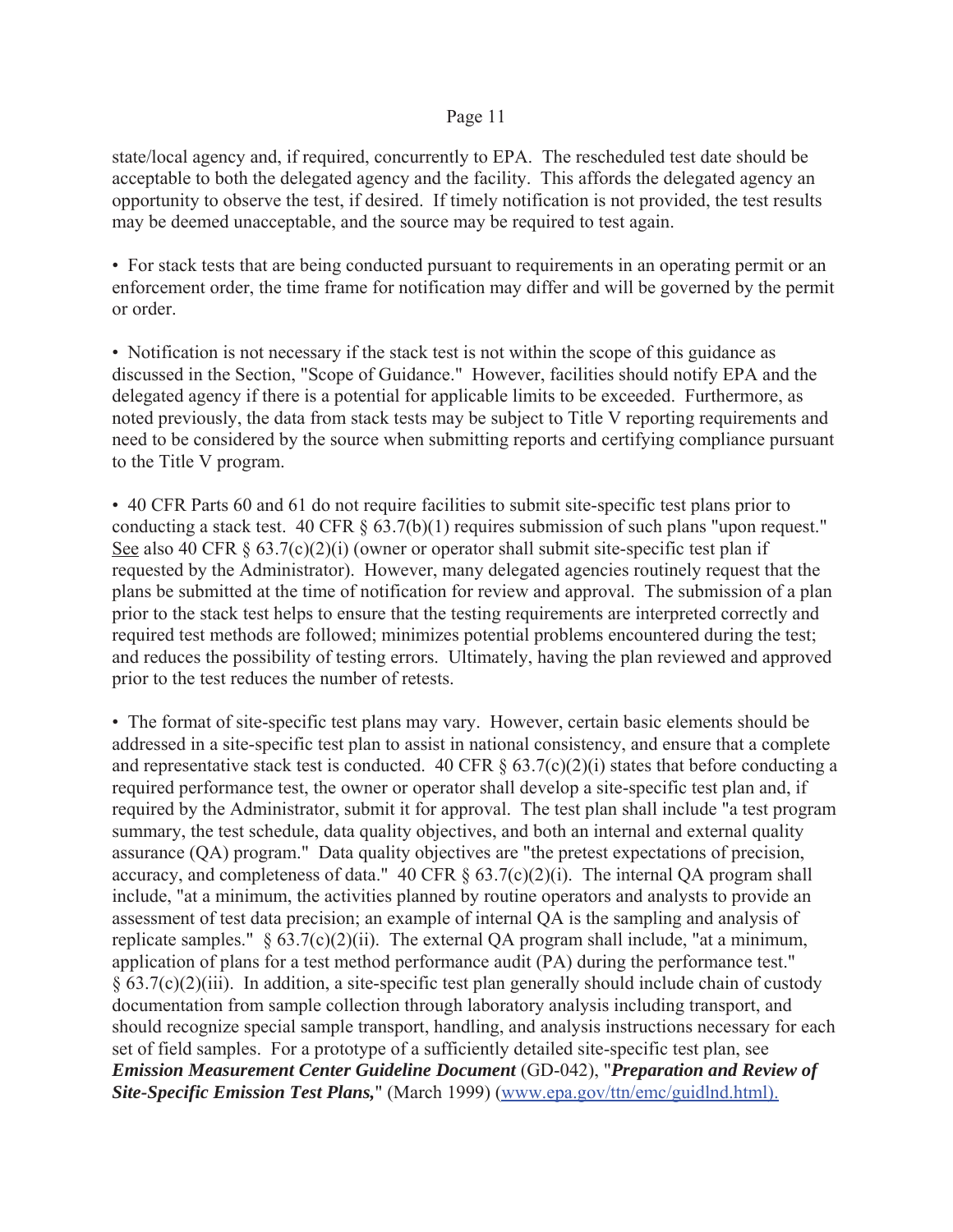• To assist in the preparation and transcription of test plans, the *Electronic Reporting Tool*  (ERT) should be used when possible. (www.epa.gov/ttn/chief/ert/ert\_tool.html). The ERT was designed to replace the time-intensive manual preparation and transcription of stationary source emissions test plans and reports currently performed by contractors for emissions sources, and the time-intensive manual quality assurance evaluations and documentation performed by the Regions or state/local agencies. The ERT provides a format that:

- Highlights the need to document the key information and procedures required by the existing EPA Federal Test Methods.

- Facilitates coordination among the source, the test contractor, and the regulatory agency in planning and preparing for the emissions test.

- Provides for consistent criteria to quantitatively characterize the quality of the data collected during the emissions test.

- Standardizes the reports.

- Provides for future capabilities to electronically exchange information in the reports with facility, state or Federal data systems.

• Test plans should be maintained by the facility consistent with the statutory and regulatory requirements, and made available to EPA, and state/local agencies upon request.

• If a facility wishes to deviate from a required test method, the facility would need to gain approval from the delegated agency in advance of the test. See 40 CFR § 60.8(b) (NSPS); 40 CFR § 61.13(h)(1) (NESHAP); 40 CFR § 63.7(e)(2) (MACT). For purposes of the NSPS and NESHAP programs, changes are divided into two separate categories: "minor " changes; and "major " changes (described in the regulations as alternative or equivalent methods). Major changes must be approved by OAQPS, while minor changes can be delegated to state/local agencies. See Memoranda from Jack R. Farmer to Allyn M. Davis, "*Delegation of New Source Performance Standards Authority to States* " (February 24, 1983); and from Jack R. Farmer to David P. Howekamp, "*Delegation of NESHAP Authority to State/Local Agencies* " (December 17, 1984), both included in Attachment 2 to the guidance document entitled "*How to Review and Issue Clean Air Act Applicability Determinations and Alternative Monitoring,*" EPA 305-B-99-004, (February 1999). For examples of what constitutes major versus minor changes, see the above cited memoranda.

• For purposes of the MACT program, changes to test methods are divided into three categories: "major," "intermediate," and "minor ". Major changes must be approved by OAQPS, while intermediate and minor changes can be delegated to state/local agencies. See 40 CFR § 63.91(g). Definitions of the three categories are provided in 40 CFR § 63.90.

• The facility must receive prior written approval for deviations from a test method from the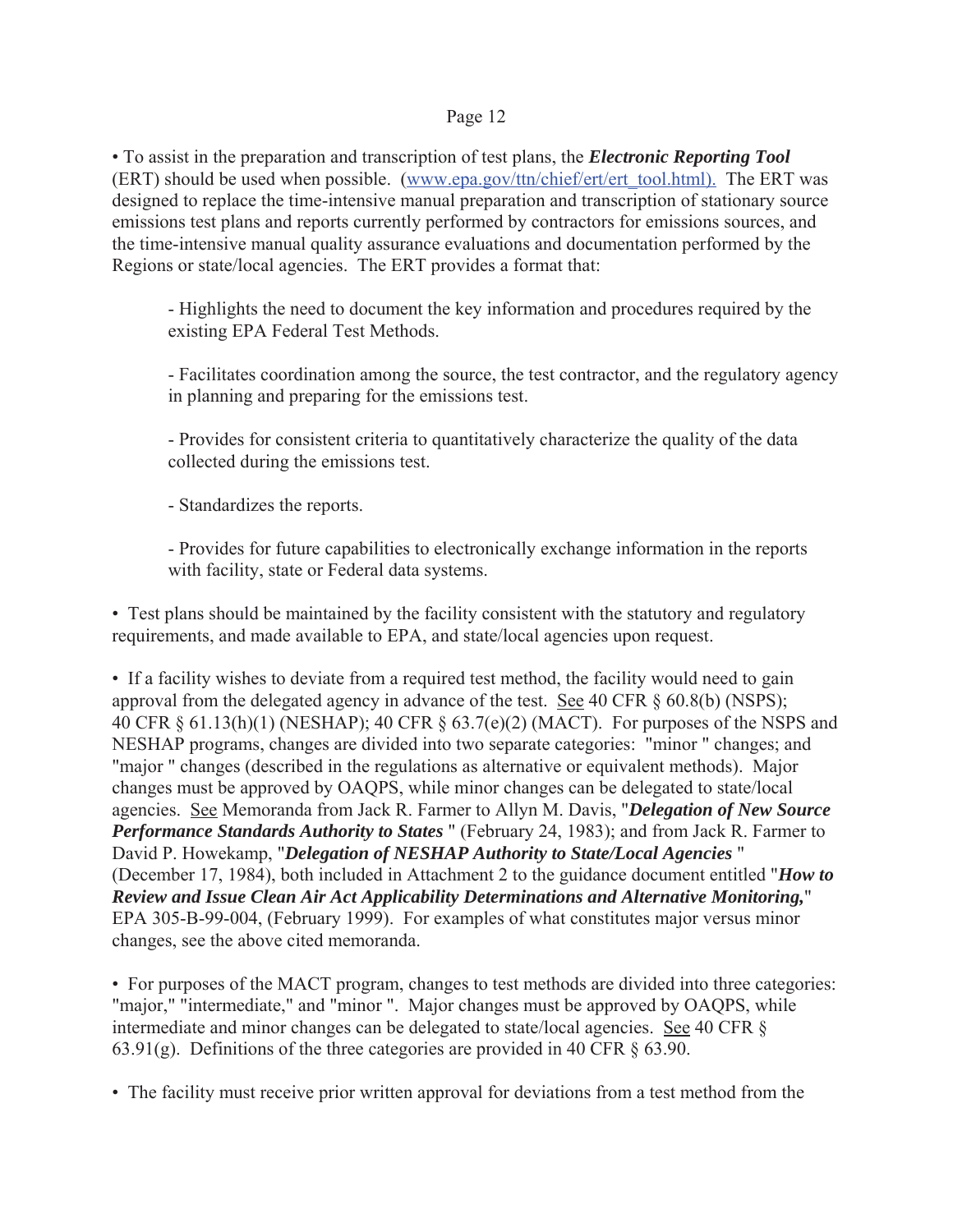appropriate delegated agency. If the deviation is to be approved by a state/local agency, it should be in consultation with EPA, or as otherwise required by the delegation. See also "*How to Review and Issue Clean Air Act Applicability Determinations and Alternative Monitoring,*" EPA 305-B-99-004, Section 4.2, pp.19-22 (February 1999). If a deviation from a test method has not been approved, the test results may be deemed unacceptable, and the source may be required to test again.

*•* The request for a minor change or deviation from a required test method may be submitted as part of the site-specific test plan, while intermediate and major changes or deviations to test methods should be requested via written correspondence to the delegated agency or EPA as appropriate. Requests for all changes or deviations must document to the satisfaction of the delegated agency the requested change, and the rationale for the change. For a more detailed guideline regarding the content for requests for changes to test methods, see *Emission Measurement Center Guideline Document* (GD-022r3), "*Handling Requests for Approval of Minor/Major Modifications/Alternatives to Testing and Monitoring Methods or Procedures* " at http://www.epa.gov/ttn/emc/guidlnd.html.

• In addition to any deviations from the required test methods, the facility should document within the test plan any adjustments that will be made prior to the stack test such as tuning the burner or changing bags in a baghouse. It is not necessary, however, to describe normally scheduled periodic maintenance that may occur in the normal course of operation and maintenance of a unit. If an agency representative is present to observe the test, the facility also should notify the observer of such adjustments before the test begins.

# **4. OBSERVATION OF STACK TESTS**

• The primary issue with respect to observing stack tests to determine and demonstrate compliance is whether a delegated agency should have an observer present for all stack tests, and if not, how often should the delegated agency be present to observe the tests.

• There is no requirement that delegated agencies be present to observe all stack tests. However, whenever possible, trained staff from delegated agencies should observe the tests to ensure that the regulatory testing requirements are being met; the site-specific test plan is being followed; and the results are being accurately and completely recorded and documented in the test report. The observer should have the access necessary to ensure that the test is being conducted properly and results reported accurately. Furthermore, the observer should be present for the duration of the test, including all test runs. The presence of an observer helps to reduce the likelihood of sample recovery and handling errors, as well as equipment errors, and to ensure that testing is conducted under the proper process conditions. Ultimately, the presence of a state/local observer reduces the number of retests. Therefore, the test date(s) and approximate start/end time of the

test should be acceptable to both the delegated agency and the facility to allow the delegated agency an opportunity to observe the test, if desired.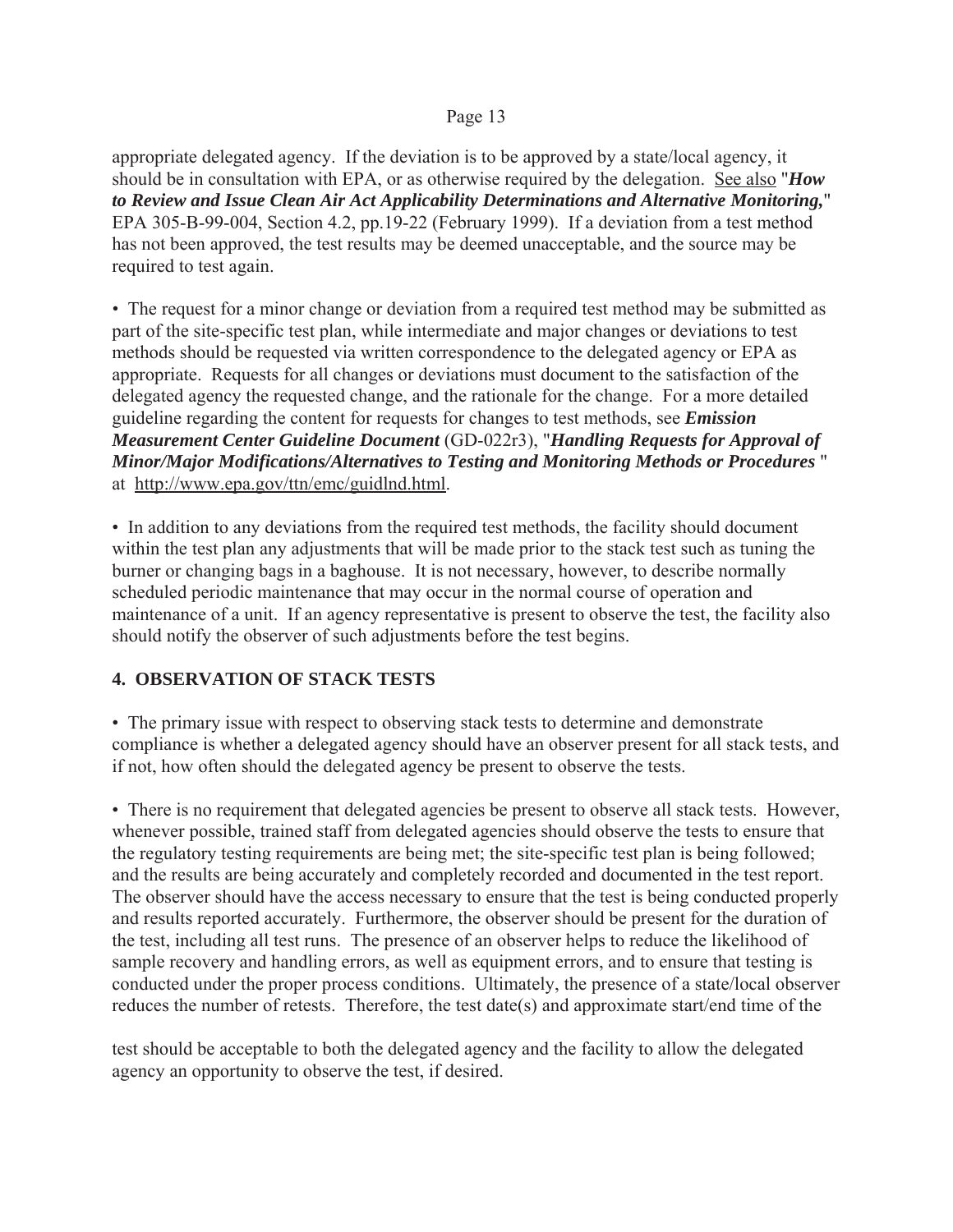• If the delegated agency chooses not to observe the test, prior review of the site-specific test plan is even more critical to ensure that the test is conducted in such a manner so as to satisfy the regulatory requirements.

• If the delegated agency was not provided timely notification and an opportunity to observe the stack test consistent with applicable regulatory requirements, the resulting test data may be rejected and a new stack test may be required. If this situation prevents the facility from completing a valid stack test within the requisite time frame, the facility is in violation of the requirement to conduct a stack test and demonstrate compliance. However, if the facility provided timely notice and the delegated agency did not respond or declined to observe the test, the test results should not be rejected solely because the test was not observed by agency personnel.

# **5. REPRESENTATIVE TESTING CONDITIONS**

• The CAA requires that facilities comply with emissions limitations and emissions standards on a continuous basis. The Act defines the terms "emissions limitation " and "emission standard " in Section 302(k), 42 U.S.C. § 7602(k), as meaning "a requirement established by the state or the Administrator which limits the quantity, rate, or concentration of emissions of air pollutants on a continuous basis . . . ." (emphasis added). The statute also authorizes penalties for multiple days of violations and establishes a presumption of continuing violations if certain conditions are met. CAA Section  $113(e)(1)$  and  $(2)$ ,  $42$  U.S.C.  $\S$  $\S$   $7413(e)(1)$  and  $(2)$ . EPA has consistently, in rulemaking and policy statements over many years, taken the position that the CAA requires continuous compliance with emissions limits except where compliance is explicitly excused. See, e.g., Guidance entitled "*Definition of 'Continuous Compliance' and Enforcement of O&M Violations*," (June 24, 1982) ("In the strict legal sense, sources are required to meet, without interruption, all applicable emissions limitations and other control requirements, unless such limitations specifically provide otherwise."); Credible Evidence Rulemaking, 62 FR 8314, 8323, 8324, 8326 8314 (Feb. 24, 1997) (emissions limits require continuous compliance (consistent with any averaging times) except during periods when compliance is specifically excused).

• Since the CAA requires continuous compliance with emissions limits except where explicitly excused, EPA interprets applicable regulations to require that any stack test that is conducted within the scope of this guidance must demonstrate that a facility is capable of complying with the applicable emissions standards at all times.**<sup>4</sup>** The NSPS and MACT programs require that performance tests be conducted under such conditions as the Administrator specifies based upon the representative performance of the affected facility. See 40 CFR §§ 60.8© and 63.7(e). The MACT program further defines representative performance as normal operating conditions. 43 CFR § 63.7(e). Operations during periods of startup, shutdown and malfunction do not constitute representative conditions for the purposes of a performance test. 40 CFR §§ 60.8(c)

<sup>4</sup> Complying with the applicable standards "at all times " does not include allowable periods of start-up, shutdown, and malfunction as provided in 40 CFR §§ 60.8 (c) and 63.7(e)(1).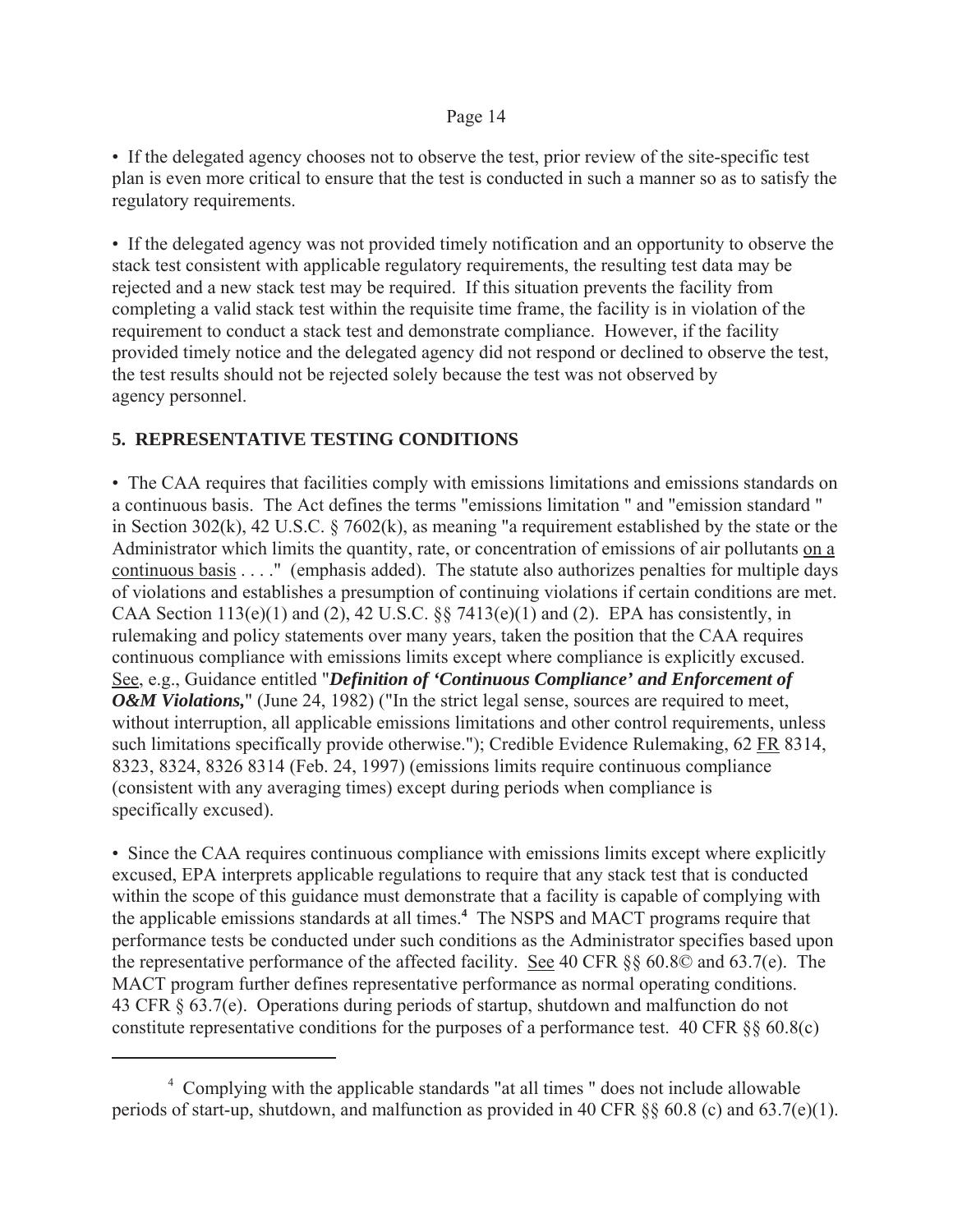and 63.7(e). The Part 61 NESHAP program requires that emission tests be conducted "under such conditions as the Administrator shall specify "based on design and operational characteristics of the source." 40 CFR  $\S$  61.13(e). Individual standards may more specifically define operating conditions under which performance tests should be conducted. In the absence of such specifications, the question often arises as to what operating conditions should be used when conducting a stack test. If operating conditions are not indicated by the applicable requirements in individual standards, they should be developed as part of the site-specific test plan.

• In light of the fact that: (a) the Act requires that facilities continuously comply with emission limits; (b) the NSPS, MACT, and NESHAP programs all require that performance tests be conducted under such conditions as the Administrator specifies; and © the NSPS and MACT programs further require that such tests be conducted under representative operating conditions; EPA recommends that performance tests be performed under those representative (normal) conditions that:

- *-* represent the range of combined process and control measure conditions under which the facility expects to operate (regardless of the frequency of the conditions); and
- are likely to most challenge the emissions control measures of the facility with regard to meeting the applicable emission standards, but without creating an unsafe condition.

• The following are factors that should be considered in developing the plan for a performance test that challenges to the fullest extent possible a facility's ability to meet emissions limits.

- For a facility operating under an emission rate standard (e.g., lb/hr) or concentration standard (e.g.,  $\mu$ g/m<sup>3</sup>), normal process operating conditions producing the highest emissions or loading to a control device would generally constitute the most challenging conditions with regard to the emissions standard. If operating at maximum capacity would result in the highest levels of emissions, operating at this level would not create an unsafe condition, and the facility expects to operate at that level at least some of the time, EPA recommends that the facility should conduct a stack test at maximum capacity or the allowable/permitted capacity.

- For a facility operating under a control or removal efficiency standard (e.g., 98 percent control or removal of a specified pollutant), lower emissions loading at the inlet of a control device within the range of expected process operating conditions may often be the most challenging emissions control scenario for purposes of achieving the applicable standard. For facilities required to achieve such control or removal efficiency standards,

EPA recommends that the performance test include operating the facility under such expected lower emissions loading conditions.

- The test plan should generally include use of fuel, raw materials, and other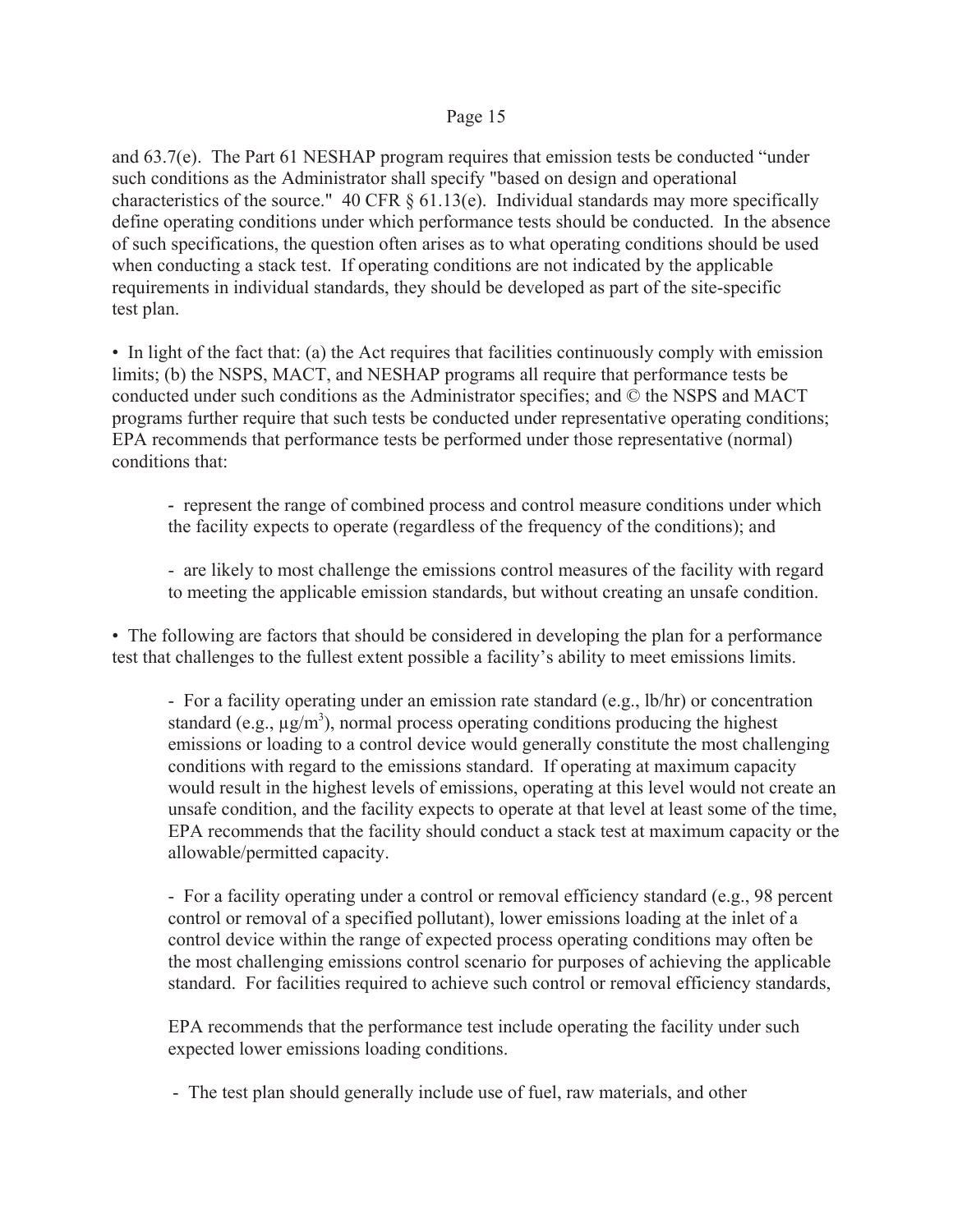process/control equipment that the facility expects to use during future operations that would present the greatest challenge in meeting applicable emissions standards. To demonstrate the facility's ability to meet concentration standards and emissions rate standards, for example, the facility generally should use the fuel or raw materials that it expects to use and that have the highest emissions potential for the regulated pollutant(s) being tested. In instances where alternative processing materials are expected to be used by the facility and those materials are known to adversely impact emissions quality or the functioning of control measures, the facility generally should use the material that is likely to cause the greatest challenge in meeting applicable emissions standards. For concentration and emissions rates standards, the facility generally should process the material that it expects to use during future operations that is likely to cause the highest emissions. For control or removal efficiency standards, other factors may apply such as using fuels or raw materials that contain or produce pollutants that are more difficult to combust or otherwise remove.

*•* A facility is not required automatically to retest if the initial test does not represent the range of combined process and control measure conditions under which the facility expects to operate, or if the test does not challenge to the fullest extent possible the facility's ability to meet applicable emission standards without creating an unsafe condition. Furthermore, the facility is not required automatically to retest if the facility's operating conditions subsequently vary from those in place during the performance test. The delegated agency must determine whether retesting is warranted; however, in both instances, the facility is responsible for demonstrating to the satisfaction of the delegated agency that the facility is able to continuously comply with the emissions limits when operating under expected operating conditions, taking into consideration the factors discussed above in this section.

• This guidance does not affect the ability of delegated agencies to prohibit a facility from operating at levels of capacity different from the level used during the stack test, or to restrict production to reflect conditions equivalent to those present during the stack test.

#### Soot-Blowing:

• Soot-blowing is the cleaning of heat exchanger surfaces by the use of steam or air to dislodge accumulated material such as ash. The Agency guidance on this issue states that soot-blowing is a routine operation constituting representative process conditions. Emissions from soot-blowing cannot be discarded as being the result of an upset condition, and it would be erroneous to stop soot-blowing for the purpose of conducting a stack test. Agency guidance outlines the procedures for including soot-blowing while stack testing. The frequency with which facilities perform soot-blowing can vary significantly and the agency guidance addresses this issue by allowing facilities to weight the soot-blowing data in the performance tests based on the frequency of the soot-blowing.**<sup>5</sup>** See Memoranda from John S. Seitz to David Kee "*Inclusion of* 

<sup>&</sup>lt;sup>5</sup> Under EPA-approved SIPs, some states may allow soot-blowing emissions to be excluded as an element of a comprehensive stack test. This approach, however, is not applicable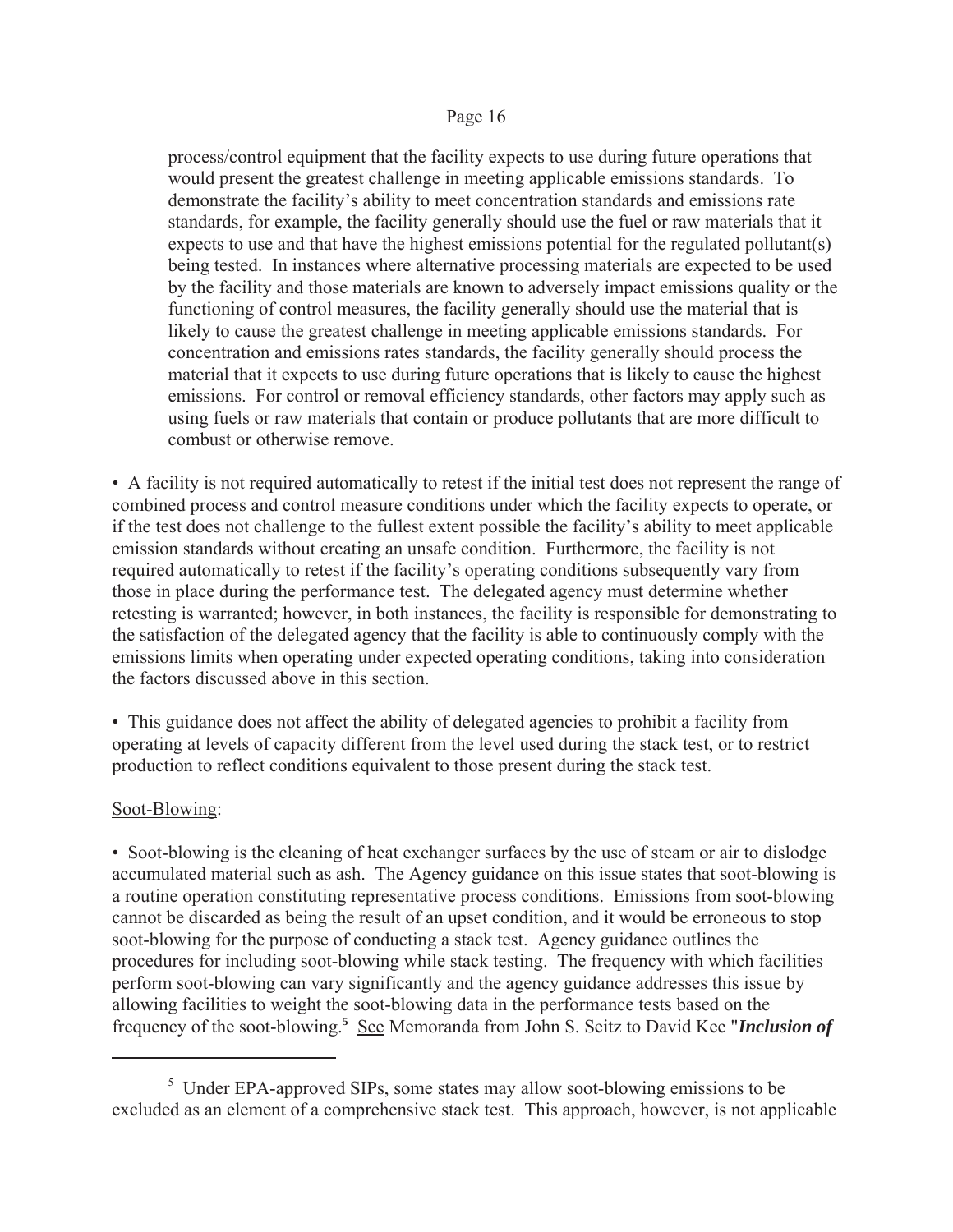*Soot-Blowing Emissions in Subpart D Compliance Testing*" (August 31, 1987); from Kathleen M. Bennett to Directors, Air & Waste Management Divisions "*Restatement of Guidance on Emissions Associated with Soot-Blowing*" (May 7, 1982); from Edward E. Reich to Sandra S. Gardebring "*Representative Testing Requirements*" (November 21, 1980); Memoranda from Edward E. Reich to Leslie Carothers "*Integration of Soot-Blowing Emissions with Routine Operating Data for Existing Facilities*" (March 12, 1979); from Edward E. Reich to Enforcement Division Directors, Air and Hazardous Material Division Directors, and Surveillance and Analysis Division Directors "*NSPS Determination - Subpart D*" (March 6, 1979); and Memoranda from Edward E. Reich to Robert L. Markey "*Determination of Applicability to Subpart D*" (June 29, 1977).

## **6. STOPPAGES**

• The primary issue is whether it is appropriate to stop a stack test being conducted to determine and demonstrate compliance once it has been started, and if so, under what circumstances.

• There are no regulatory provisions in the NSPS, NESHAP, or MACT programs that address whether a facility is allowed to stop a stack test once it has been started.**<sup>6</sup>** Depending on the circumstances surrounding the stoppage, the facility may be found in violation of the requirement to conduct a stack test, the underlying regulatory requirement, or both. For example:

- If a facility stopped the stack test because it was exceeding applicable emission standards and would have failed the test, it would be considered in violation of both the requirement to conduct a stack test (if it does not complete a performance test by the applicable deadline) and to comply with the underlying regulatory requirement or permit condition. Consistent with 40 CFR §§ 60.11 and 61.12, any credible evidence may be used to demonstrate non-compliance. For major sources, the test should be reported in the Title V quarterly or semi-annual deviation reports, and taken into consideration as part of the annual compliance certifications. In addition, the stoppage should be reported as a failure in the national air data system, and an enforcement action should be initiated and penalties assessed consistent with the HPV Policy and CAA Civil Penalty Policy.

- If a facility is forced to stop a test due to a Force Majeure Event, the facility shall provide written notification to the Administrator in accordance with the applicable

to stack tests required by 40 CFR Parts 60, 61, and 63.

 $6$  However, under 40 CFR  $\S$  63.7(e), the results of a test run may, upon approval from the Administrator, be replaced with the results of an additional test run in the event that a test run is discontinued because of forced shutdown or other circumstances discussed in the regulation. Under 40 CFR  $\S$  60.8(f), if a sample is accidentally lost or conditions occur in which one of the three runs must be discontinued for certain types of circumstances beyond the owner or operator's control, the results of two runs may be used with the Administrator's approval.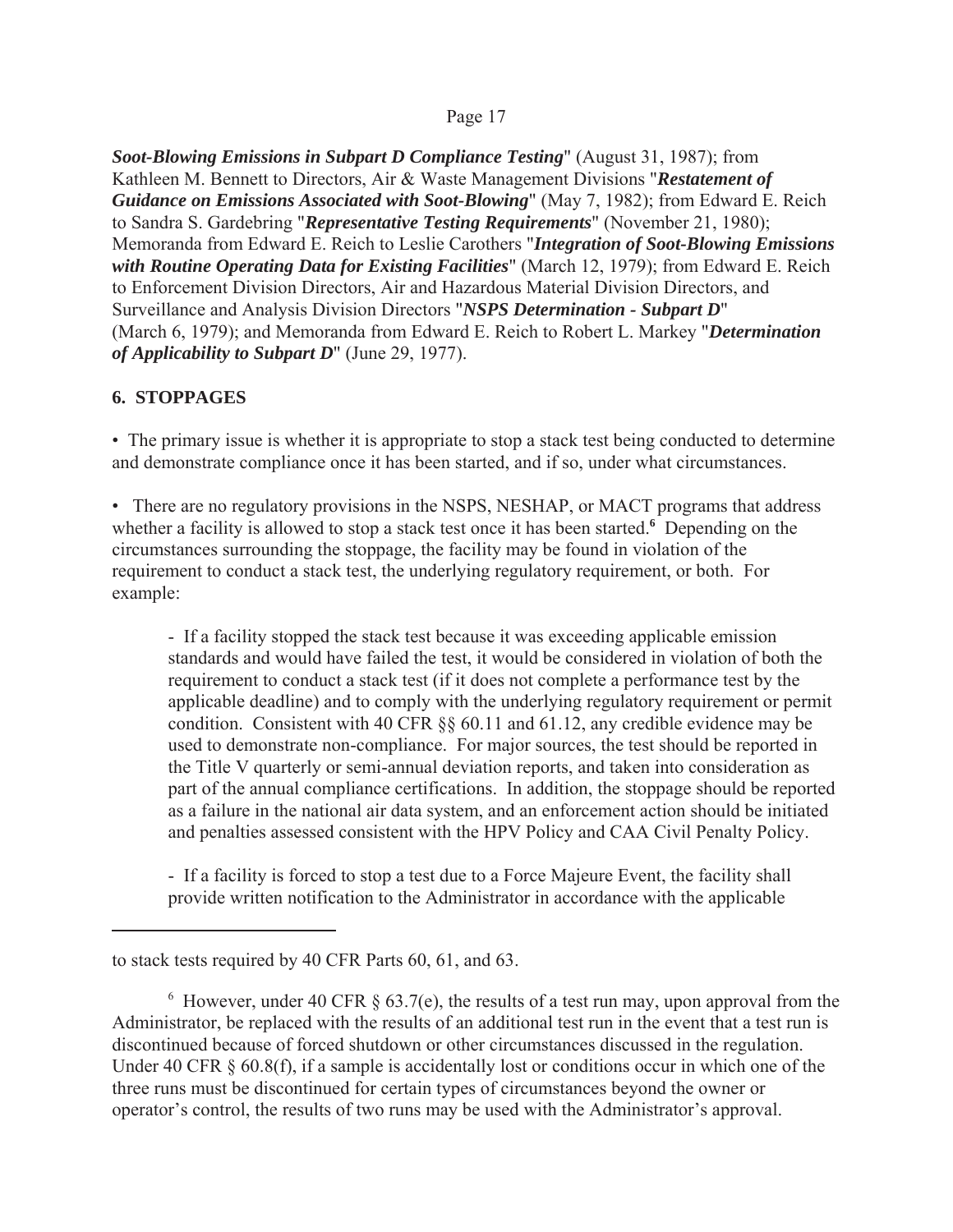regulations. The performance test shall be conducted as soon as practicable after the force majeure occurs. Whether to grant an extension to the performance test deadline is solely within the discretion of the Administrator. Until an extension has been approved by the Administrator, the facility remains strictly subject to the performance test requirements of the applicable regulations.  $40 \text{ CFR }$  §§  $60.8(a)(1-4)$ ,  $61.13(a)(3-6)$ ,  $63.7(a)(4)$ .

# **7. POSTPONEMENTS**

• The primary issue is whether it is appropriate to postpone a stack test to determine and demonstrate compliance once it has been scheduled, and if so, under what circumstances. See also the discussion of delays in conducting the performance test in the Section, "Stack Test Notifications."

• Postponements should be treated similar to stoppages. If a postponement results in the facility failing to complete the test within the required time frame, the facility is in violation of the requirement to test.

• Regardless of whether the postponement affects a facility's ability to test in a timely manner, the delegated agency should carefully scrutinize the circumstances surrounding the postponement to determine whether the facility was in violation of the underlying emission limitations, and therefore, postponed the test to avoid a documented violation. Consistent with 40 CFR §§ 60.11 and 61.12, any credible evidence may be used to demonstrate non-compliance or compliance.

# **8. TEST REPORTS**

• The primary issue is what information is needed to adequately document the results of a stack test conducted to determine and demonstrate compliance.

• The written test report should be sufficient to assess compliance with the underlying regulatory requirements, permit conditions, or enforcement order, and adherence to the test requirements. When reviewing the site-specific test plan, the delegated agency should identify for the facility any information that should be included in the test report. During the actual test program, there are usually modifications to the procedures specified in the site-specific test plan, and these modifications should be documented in the test report.

• Similar to the site-specific test plan, certain basic elements should be addressed in a test report to document the testing conditions and results, and enable the delegated agency to determine whether a complete and representative stack test was performed. For a prototype of a sufficiently detailed test report, see *Emission Measurement Center Guideline Document* (GD-043), "*Preparation and Review of Emission Test Reports,*" (December 1998) (www.epa.gov/ttn/emc/guidlnd.html). If the test report does not contain sufficient information with which to adequately review the testing process and data results, it is within the discretion of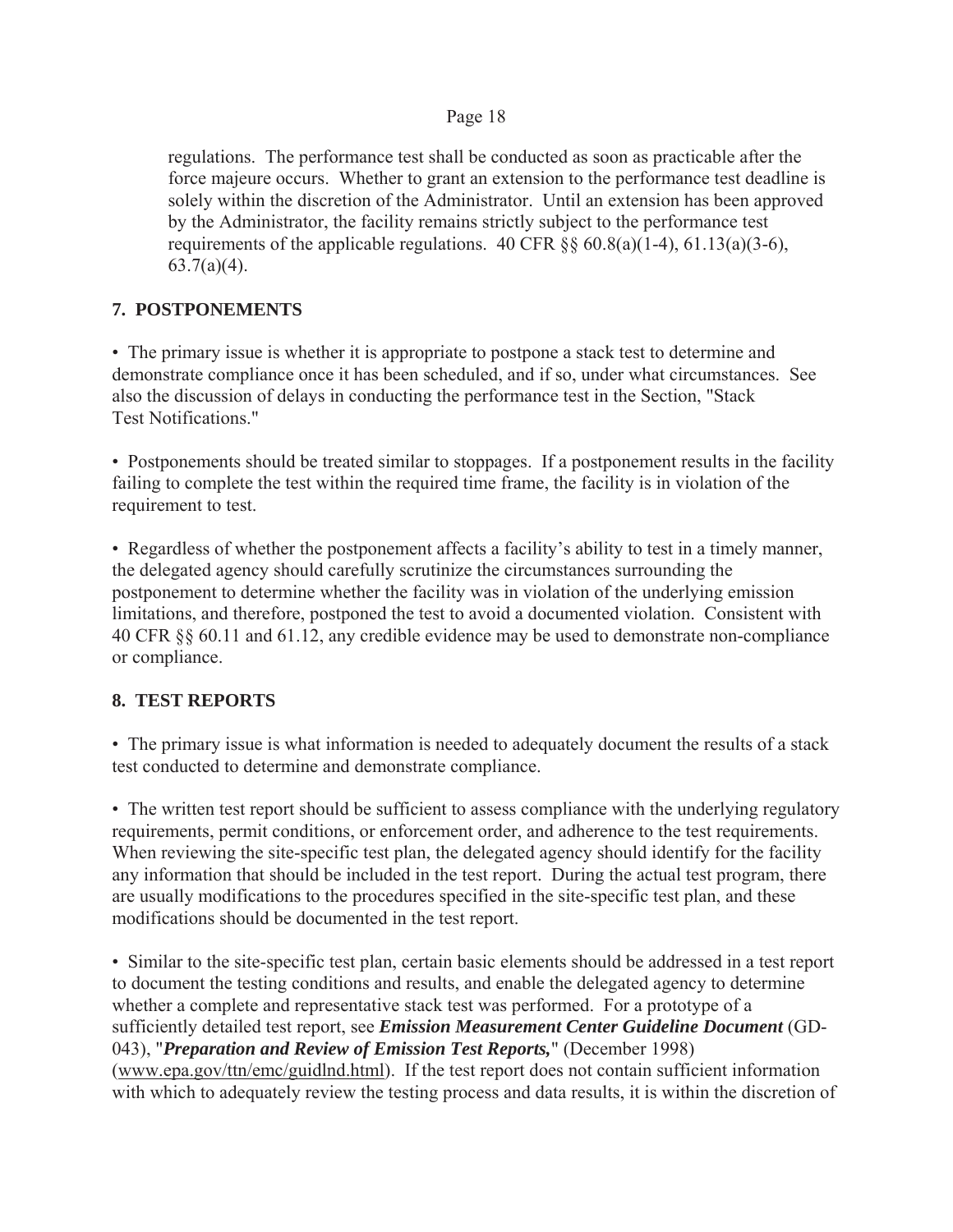the delegated agency to request additional information, or require another test if appropriate.

• The test report should include chain-of-custody information from sample collection through laboratory analysis including transport. It also should include sufficient raw data and cross correlations in the appendices such that a new set of calculations including statistics could be independently generated from the raw data if necessary (e.g., median versus geometric-mean).

• The test report should be submitted to the delegated agency as soon as possible after completion of the stack test and, at a minimum, in compliance with any underlying regulatory requirements. For stack tests being conducted pursuant to 40 CFR Part 60, the test report is to be submitted within 180 days after the initial startup date or within 60 days after reaching maximum production rate. § 60.8(a). For those tests being conducted pursuant to 40 CFR Part 61, the test report is to be submitted within 31 days after completion of the test. § 61.13(f). If the test is being conducted pursuant to 40 CFR Part 63, the test report must be submitted within 60 days after the test is completed unless another time frame is specified in the applicable subpart.  $§ 63.9(h)(2)(i)(G)$ . In addition, all test reports should be maintained consistent with the requirements of the CAA and its implementing regulations, and made available to EPA upon request. To assist in the preparation and transcription of test plans, the ERT should be used when possible.

## **Rounding of Significant Figures:**

• For clarification on how the results of a stack test should be calculated and reported, this guidance defers to the current Agency guidance. See Memorandum from William G. Laxton and John S. Seitz to New Source Performance Standards/National Emission Standards for Hazardous Pollutants Compliance Contacts "*Performance Test Calculation Guidelines*" (June 6, 1990). After reiterating the established procedure concerning the use of the metric system in expressing compliance standards, the guidance states that all emission standards should have at least two significant figures and at least five significant digits are to be carried in intermediate calculations.

• When rounding off the calculated emission numbers, the guidance affirms the practices of the American Society for Testing and Materials:

- If the first digit to be discarded is less than five, the last digit retained should not be changed. When the first digit discarded is greater than five, or if it is a five followed by at least one digit other than 0, the last figure retained should be increased by one unit. When the first digit discarded is exactly five, followed only by zeros, the last digit retained should be rounded upward if it is an odd number, but no adjustment made if it is an even number.

- For example, if the emission standard is 90, 90.357 would be rounded to 90, 90.639 would be rounded to 91, 90.500 would be rounded to 90, and 91.500 would be rounded to